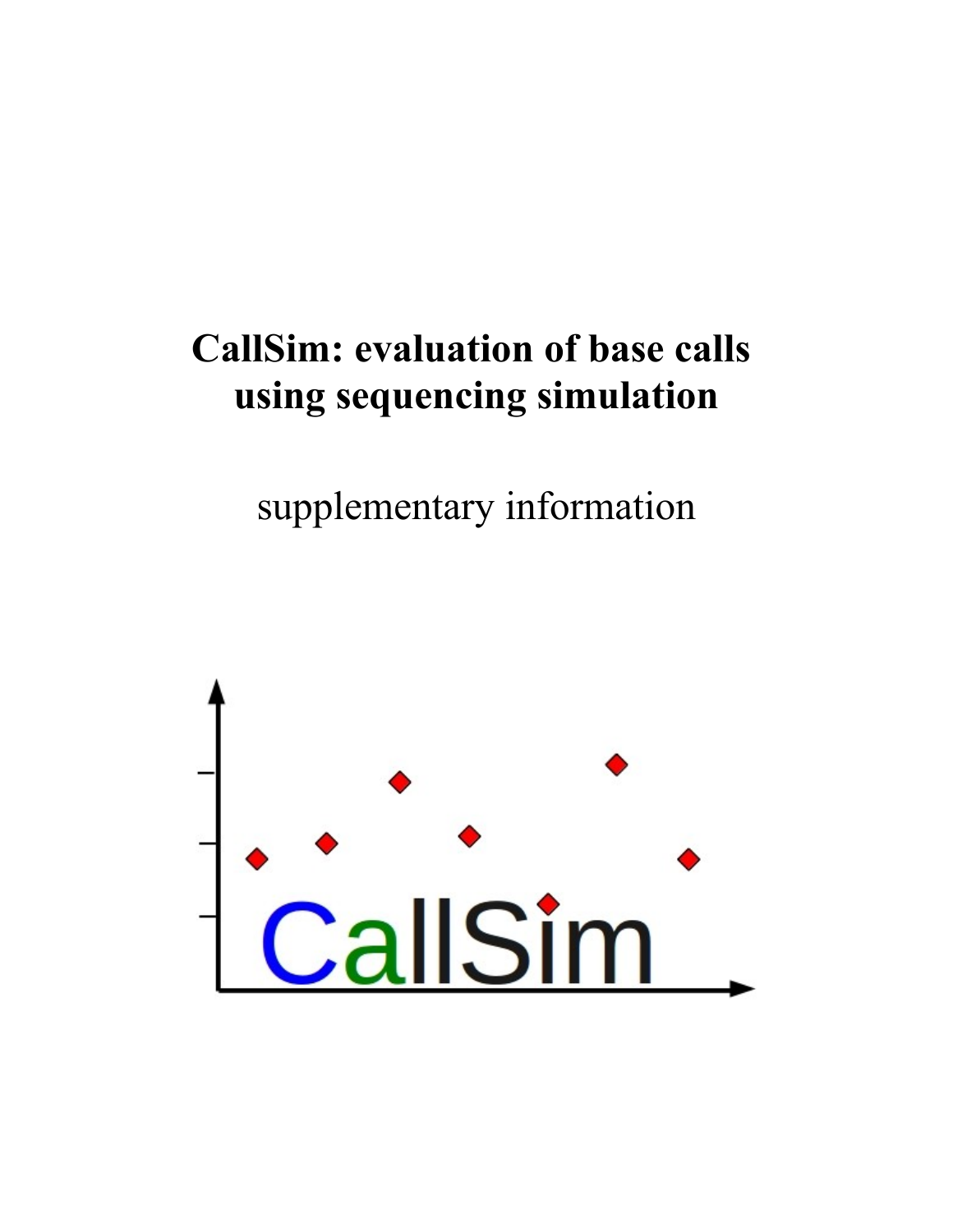# methods - simulated process (polymerase and DNA molecules)



#### **Illustration of the simulated DNA molecules and the polymerase position.**

In this figure, only a single strand of the molecule is represented by the read sequence. The total number of molecules modeled is N, and this would be a snapshot at a later flow, where the polymerase has progressed and *dephasing* is visible. An array pos[] stores the position of the polymerase associated with each of the N molecules, and its values are initialized to the beginning of the read sequence.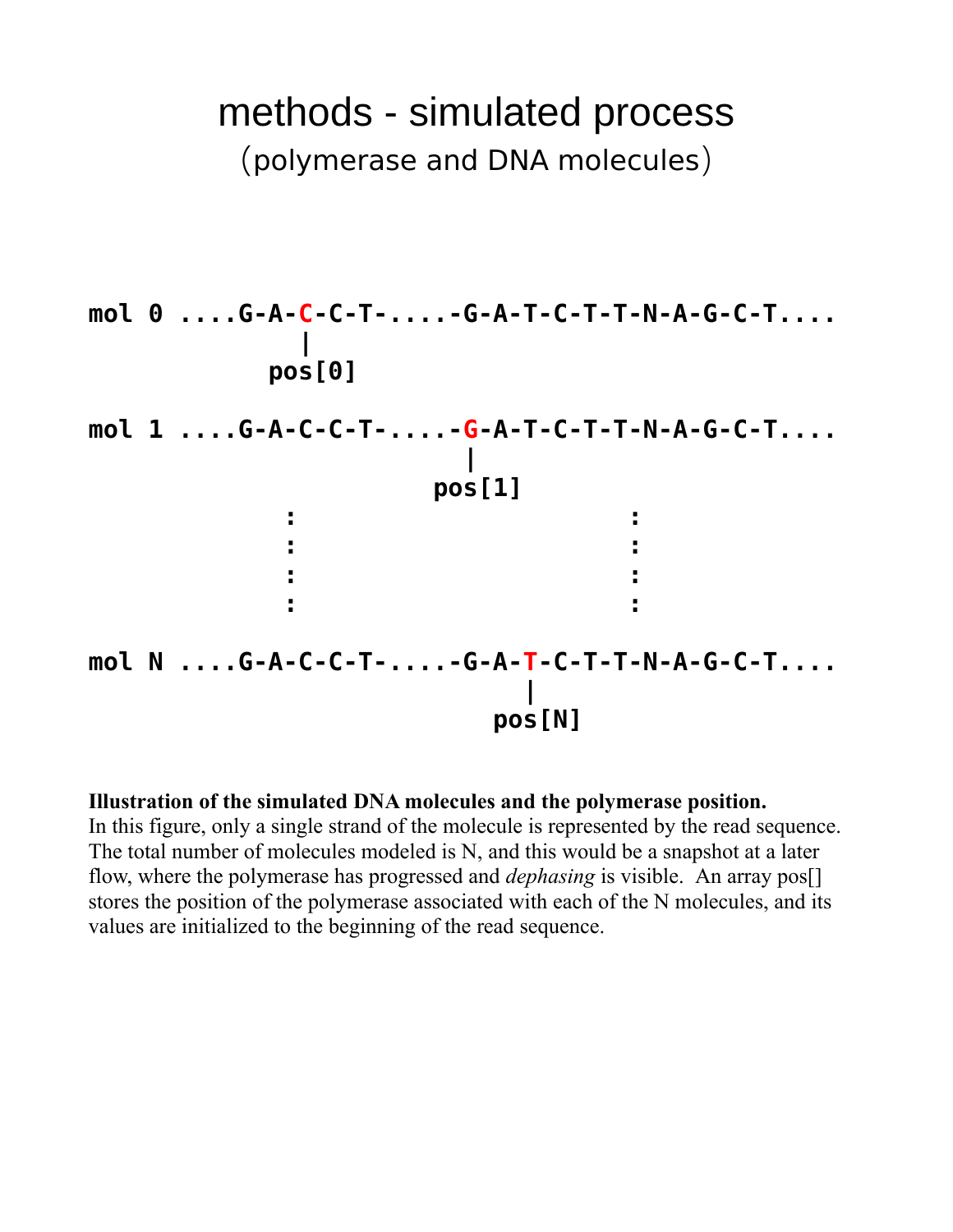## methods (code details)

- CallSim imports information from a read file in text format. This file is produced by extracting data from an SRA format archive using the vdb-dump utility in the SRA Toolkit. Please see the example record with the required information in the validation section.
- The approach implemented to handle the potentially large text-based read files requires the capabilities of a Linux environment for execution, specifically calls to grep, head and tail using the Linux shell.
- CallSim was developed in Java using Netbeans 7.1 and it requires the Java Runtime Environment. It has been evaluated using JRE version 1.6.0\_26 on both 64-bit Ubuntu 11.04 and 64-bit CentOS 6.2.
- The plots are rendered using the JFreeChart library, and the required .jar files are included in the distribution.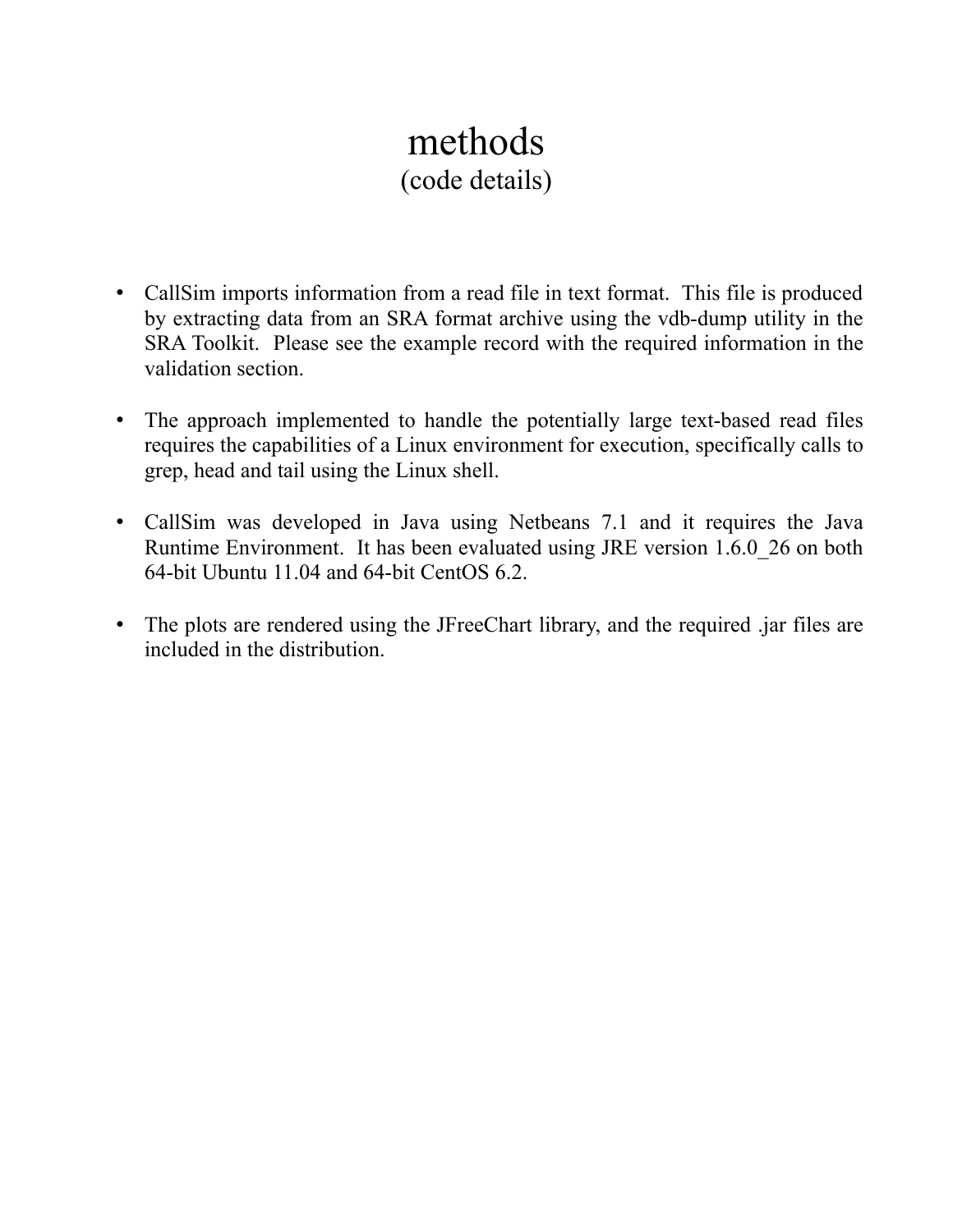## settings (simulation – main window)



- **signal thresholds** (y-axis light gray region)
	- signal window of measured values included in optimization
- **flow thresholds** (x-axis light gray region)
	- flow window of measured values included in optimization and adjustments
- **min target** (red horizontal line)
	- lowest measured signal that can be adjusted
- **read index**
	- read that is written to fasta file
	- $\cdot$  index of the read (0 technical, 1- biological etc.)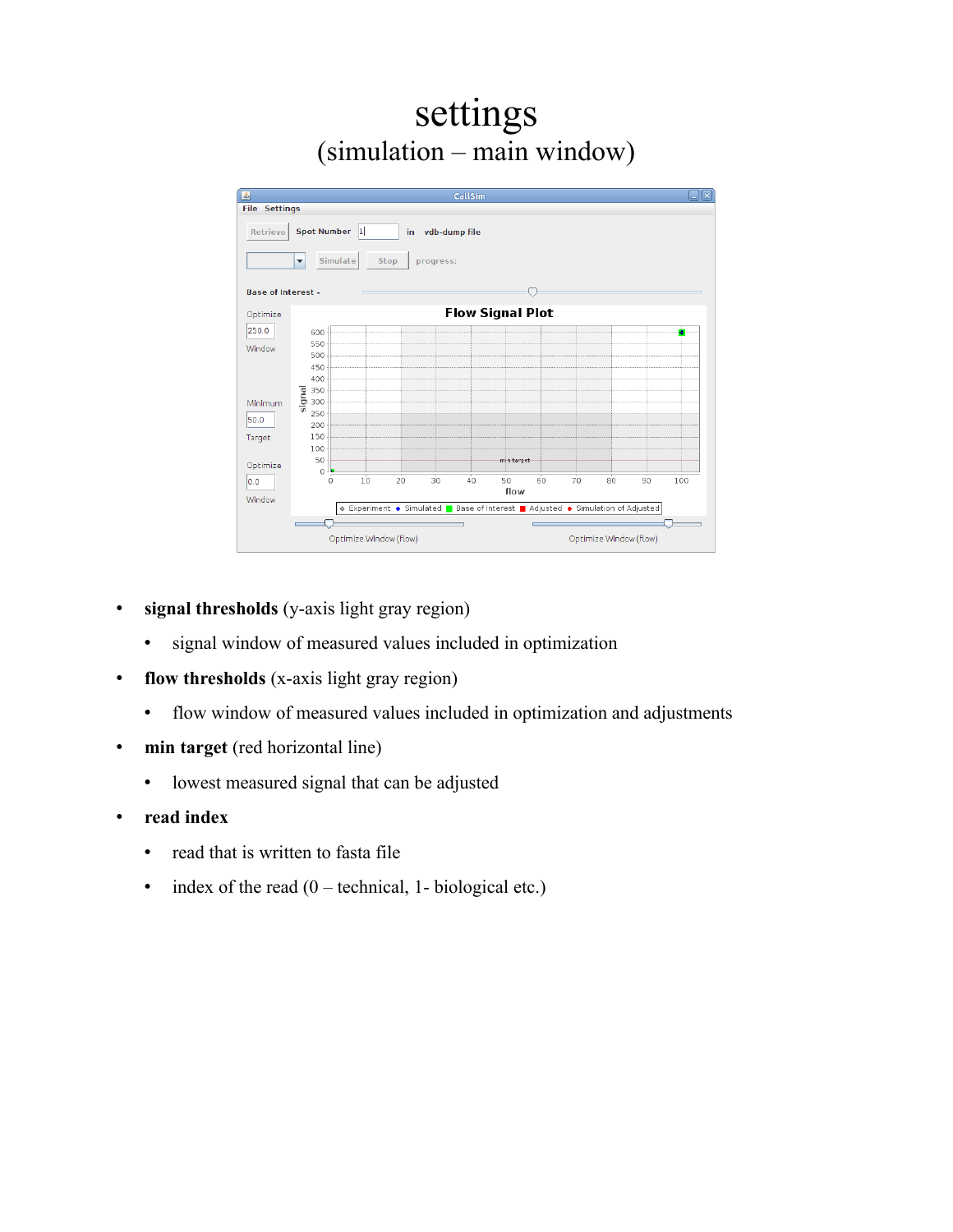## settings (simulation menu)

| <b>Simulation Settings</b>                                  |
|-------------------------------------------------------------|
| 5.0 x RMS error - threshold for call adjustment             |
| base quality threshold for call adjustment<br>40            |
| 1<br>simulation iterations during call adjustment (max. 10) |
| molecules per simulated well (max. 1,000,000)<br>10000      |
|                                                             |
| <b>Defaults</b><br>Cancel<br>Save                           |

#### **cutoff – threshold for call adjustment**

- illustrated by **blue bar** in later validation plots
- threshold for difference between measured and simulated signal
- $\bullet$  difference greater than (cutoff  $*$  RMS error) --> correction

#### **base quality threshold for call adjustment**

maximum base sequencing quality that will permit a base correction

#### **simulation iterations during call adjustment**

- number of iterations performed for each simulation
- 1 should provide good performance (with sufficient number of molecules)

#### **molecules per simulated well/bead**

• number of DNA molecules simulated (10,000 provides good performance)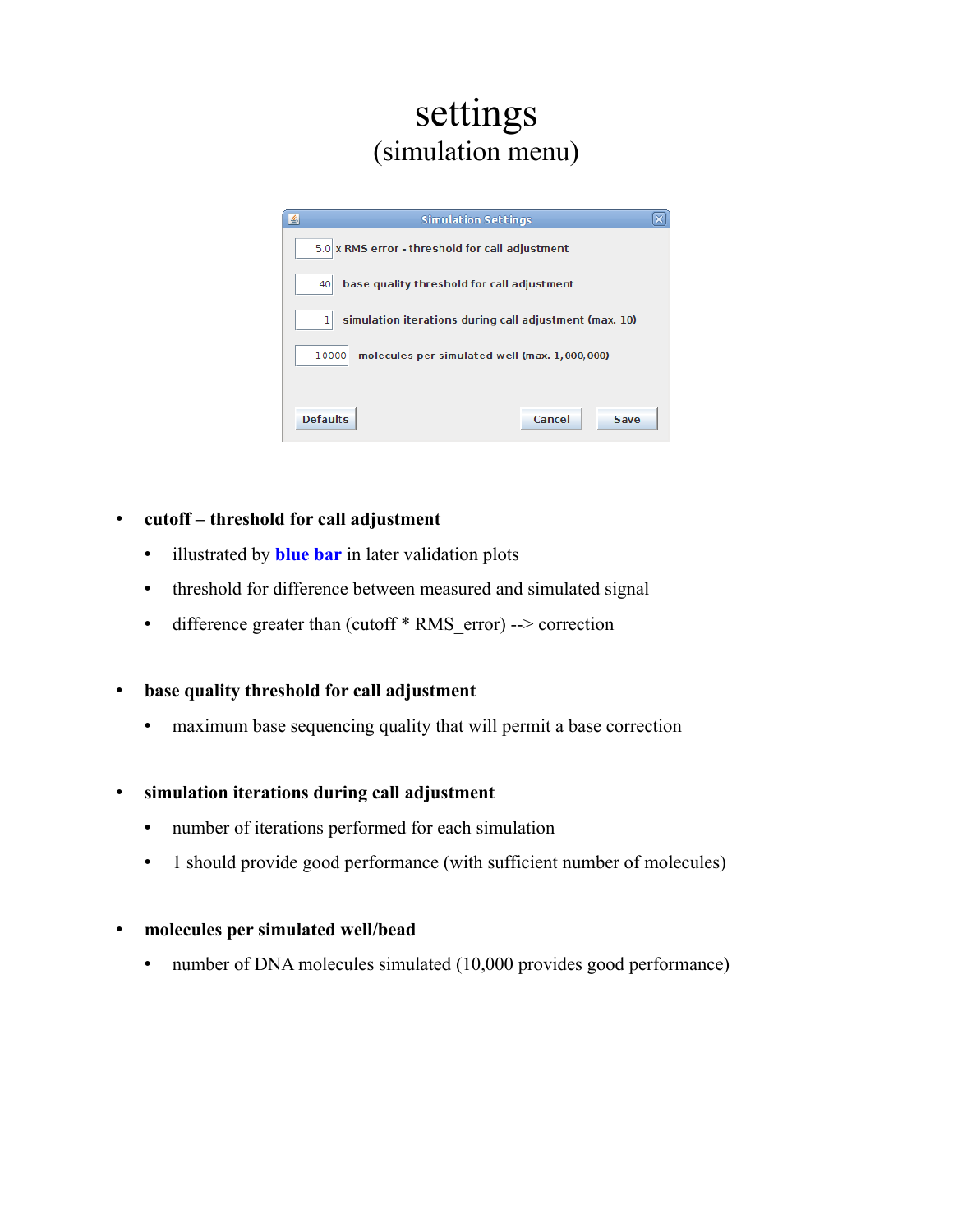## settings (optimization menu)

| <b>Optimization Settings</b><br>当                            |  |  |  |  |  |  |  |  |  |
|--------------------------------------------------------------|--|--|--|--|--|--|--|--|--|
| $1.0E - 7$<br>alpha - convergence rate parameter             |  |  |  |  |  |  |  |  |  |
| error change threshold for determining convergence<br>0.0010 |  |  |  |  |  |  |  |  |  |
| ı<br>simulation iterations during optimization (max. 10)     |  |  |  |  |  |  |  |  |  |
| initial parameter values<br>0.0050                           |  |  |  |  |  |  |  |  |  |
| use drift parameter?                                         |  |  |  |  |  |  |  |  |  |
|                                                              |  |  |  |  |  |  |  |  |  |
| <b>Defaults</b><br>Cancel<br>Save                            |  |  |  |  |  |  |  |  |  |

#### **alpha - convergence rate**

- parameter of gradient descent optimization algorithm
- smaller value provides longer execution with finer resolution

#### **error change threshold for determining convergence**

- automatically halts optimization when iteration error change is below threshold
- can also halt optimization manually if convergence is not achieved

#### **simulation iterations during optimization**

- number of iterations performed for each simulation during optimization
- 1 should provide good performance (with sufficient number of molecules)

#### **initial parameter values**

- starting value for parameters to be optimized
- **use drift parameter**
	- select whether to include the signal drift parameter
	- drift help to account for a process driven upward signal drift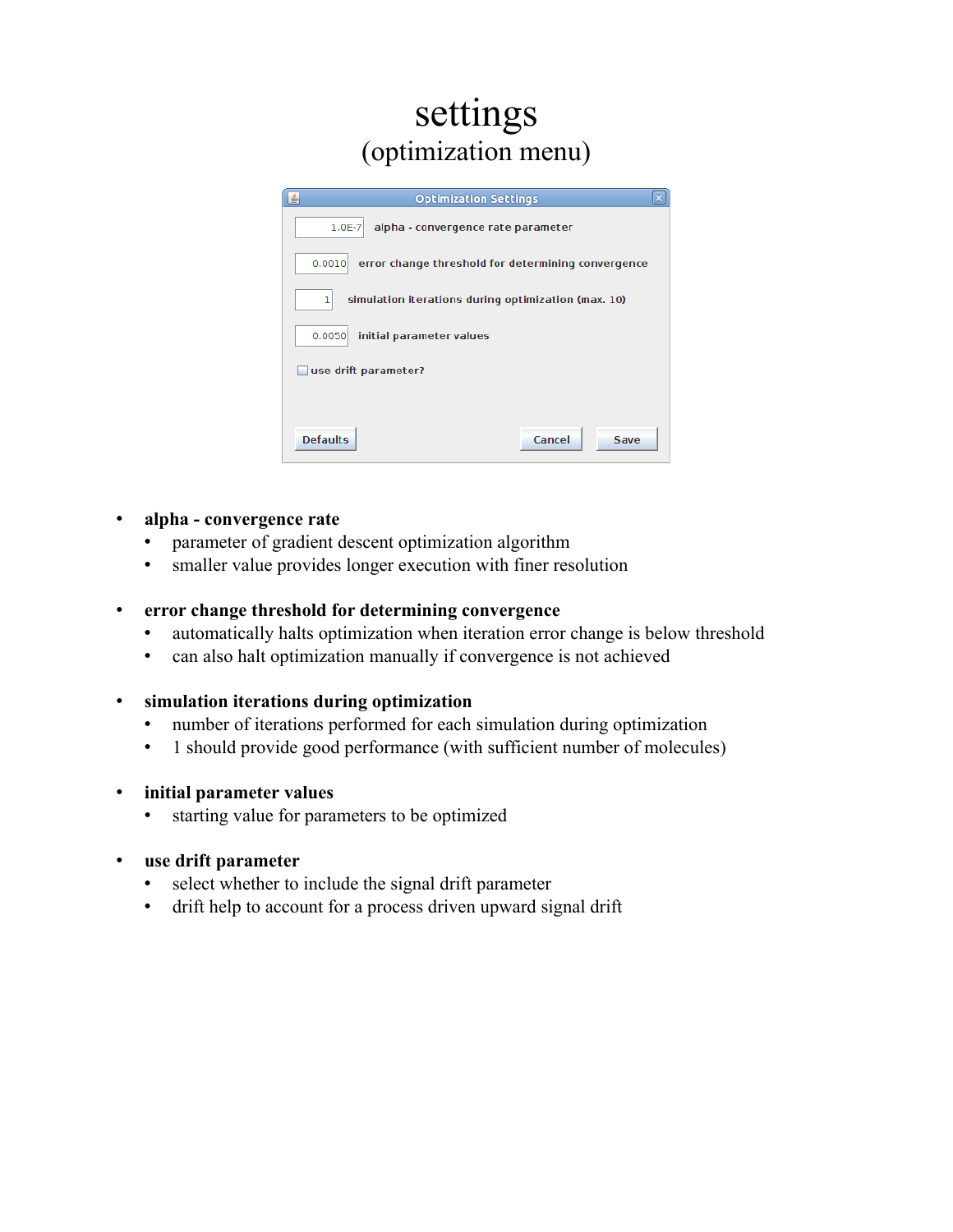# performance validation

The algorithm was validated using reads from the Escherichia coli outbreak in Germany during the summer of 2011, where pathogenic genes were the focus.

Original and adjusted biological reads from both 454 and Ion Torrent sets were mapped to a reference genome using MUMmer (nucmer).

The ability of CallSim to identify errors was demonstrated by a reduction in the number of mismatched bases.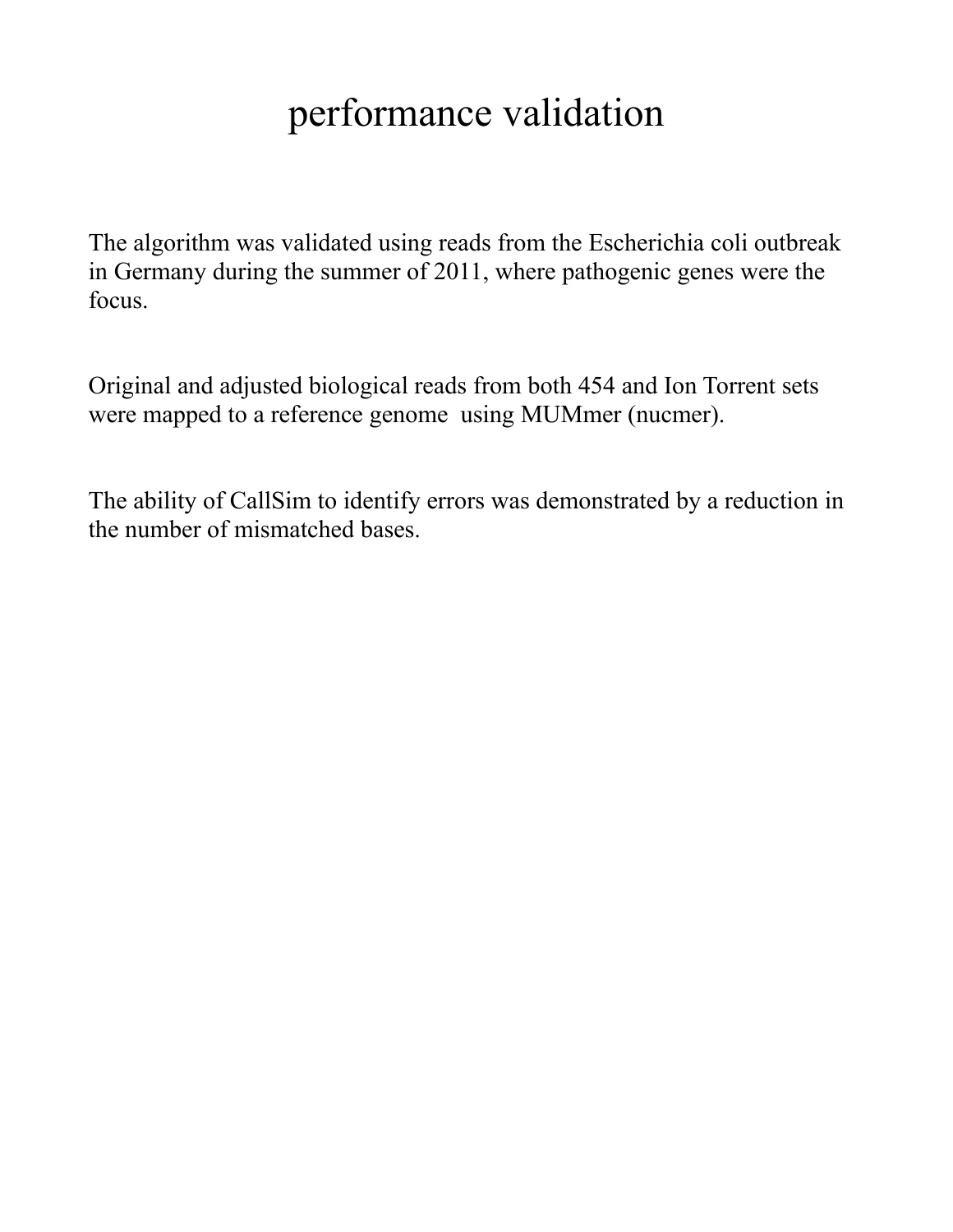## sequencing data sources (for validation)

#### **454 NGS data:**

- SRP009694 Performance comparison of bench-top high-throughput sequencing platforms
- submitters: "Both the Ion Torrent and 454 Junior suffer from homopolymeric tract miscalls."
- Sequencing of E. coli STEC O104:H4 from a recent outbreak in Germany
- 454 GS Junior
- http://trace.ncbi.nlm.nih.gov/Traces/sra/sra.cgi?study=SRP009694
- reference genome(s):
	- 06/06/11 Ion Torrent+Illumina hybrid assembly (NCBI version)
		- Escherichia coli TY-2482.contig.20110606.fa.gz
		- provides a genome for determining base-call errors
		- http://gigadb.org/e-coli/
	- Escherichia coli 55989 chromosome, complete genome
		- more appropriate for an assembly reference
		- http://www.ncbi.nlm.nih.gov/nuccore/NC\_011748.1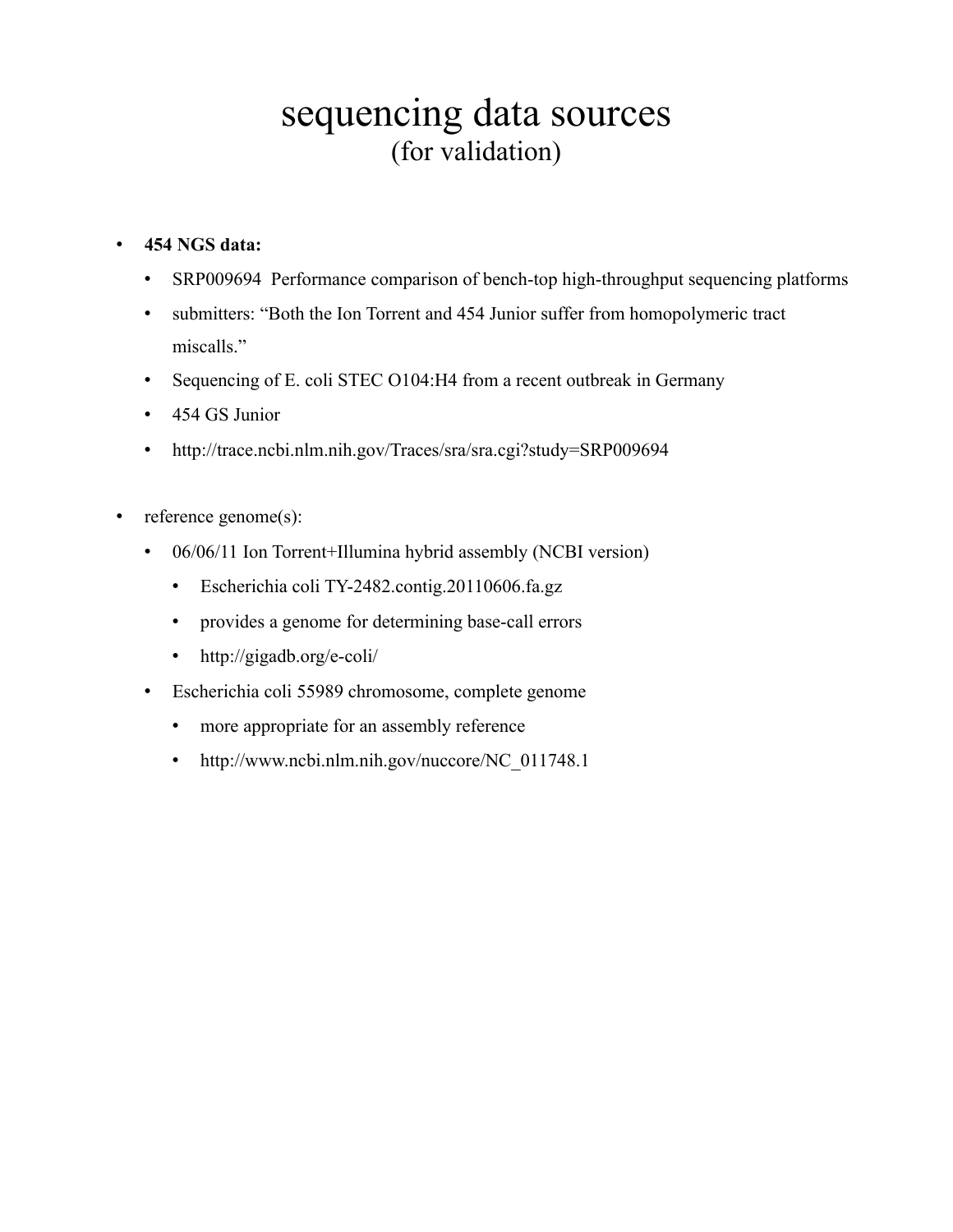## sequencing data sources (for validation)

- **Ion Torrent NGS data**: outbreak last summer in Germany
	- SRP007080 Whole Genome Sequencing of Escherichia coli O104:H4 str. LB226692
		- http://trace.ncbi.nlm.nih.gov/Traces/sra/?study=SRP007080
- reference genomes:
	- 06/06/11 Ion Torrent+Illumina hybrid assembly (NCBI version)
		- Escherichia coli TY-2482.contig.20110606.fa.gz
		- provides a genome for determining base-call errors
		- http://gigadb.org/e-coli/
	- Escherichia coli 55989 chromosome, complete genome
		- more appropriate for an assembly reference
		- http://www.ncbi.nlm.nih.gov/nuccore/NC\_011748.1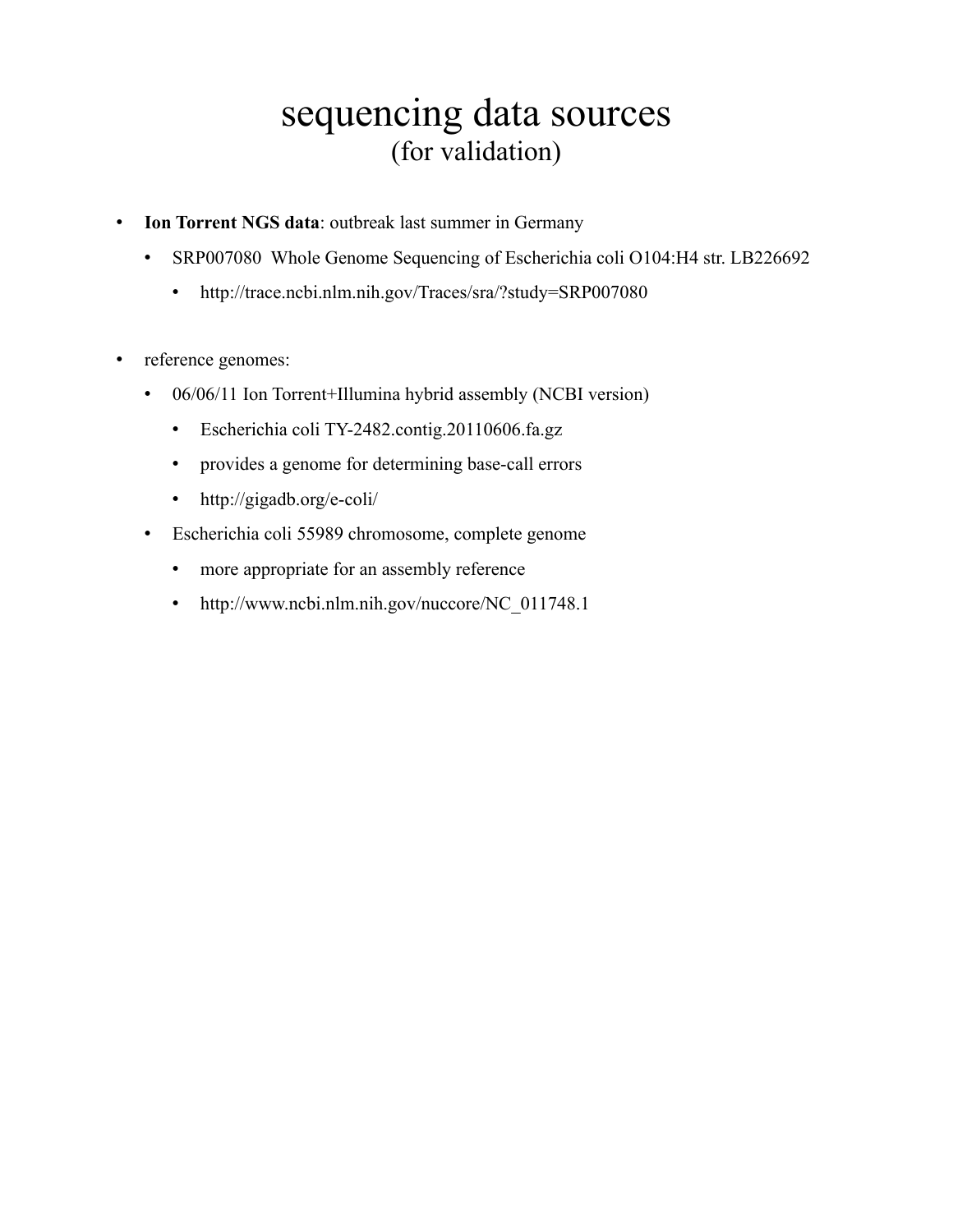## methods (read information)

- short read archive text file
	- extract using SRA toolkit (vdb-dump)
	- summary of some data obtained for each read:
		- FLOW\_CHARS: TACGTACGTCTGAGCATCGATCGAT
			- (order of base flow during sequencing)
		- READ: TCAGGGGTTCAGTCGTTGAGTCCG
		- NREADS: 4
			- (technical and biological)
		- READ SEG:  $[0, 4]$ ,  $[4, 128]$ ,  $[132, 44]$ ,  $[176, 86]$ 
			- (coordinates of technical and biological reads)
		- QUALITY: 20, 20, 13, 13, 13, 13, 3, 13, 20, 25, 25, 25
- next three slides contain an example of the specific record information and format required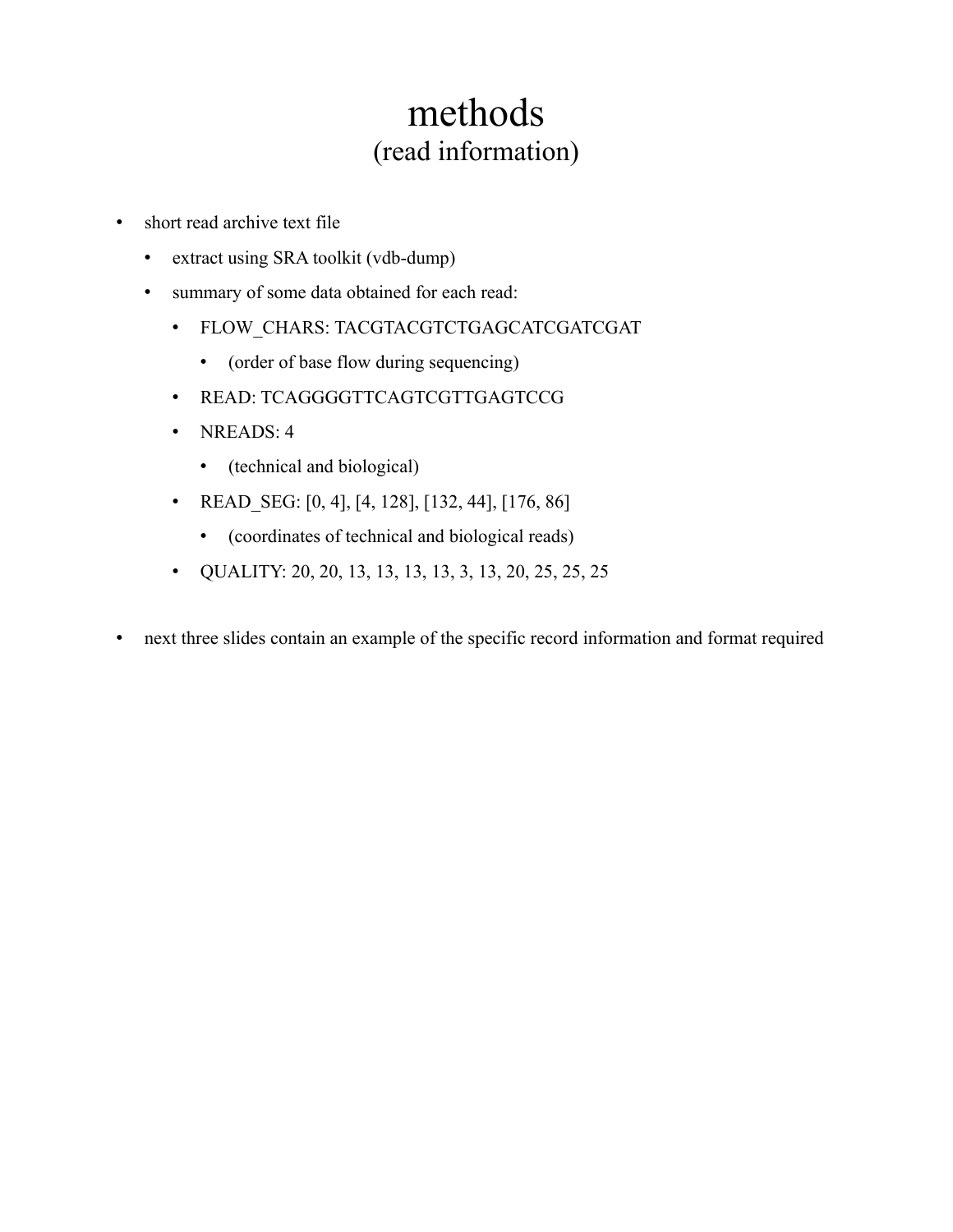#### spot #5, SRR254209.txt

 BASE\_COUNT: 177713150 BIO\_BASE\_COUNT: 173801266 CLIP\_ADAPTER\_LEFT: 0 CLIP\_ADAPTER\_RIGHT: 100 CLIP\_QUALITY\_LEFT: 5 CLIP\_QUALITY\_RIGHT: 108 CMP\_BASE\_COUNT: 177713150 COLOR MATRIX: 0, 1, 2, 3, 4, 1, 0, 3, 2, 4, 2, 3, 0, 1, 4, 3, 2, 1, 0, 4, 4, 4, 4, 4, 4 CSREAD: 021223111000320203303213001300101100202311120033330033121233120220310110211200 1031103231213332033131132110321231013322222321222121301203111 CS\_KEY: TT CS NATIVE: false FIXED SPOT LEN: 0 FLOW\_CHARS: TACGTACGTCTGAGCATCGATCGATGTACAGCTACGTACGTCTGAGCATCGATCGATGTACAGCTACGTACGTCTGAGC ATCGATCGATGTACAGCTACGTACGTCTGAGCATCGATCGATGTACAGCTACGTACGTCTGAGCATCGATCGATGTACAGCTACGTACGTCTGAGCATCGATC GATGTACAGCTACGTACGTCTGAGCATCGATCGATGTACAGCTACGTACGTCTGAGCATCGATCGATGTACAGCTACG KEY\_SEQUENCE: TCAG LABEL: LABEL\_LEN: 0, 0 LABEL\_SEG: [0, 0], [0, 0] LABEL START: 0, 0 MAX\_SPOT\_ID: 977971 MIN\_SPOT\_ID: 1 NAME: 27Q4V:4:5 NREADS: 2 PLATFORM: SRA\_PLATFORM\_454 POSITION: 1, 3, 6, 8, 10, 12, 17, 19, 21, 21, 21, 21, 24, 26, 26, 28, 28, 33, 34, 34, 37, 39, 45, 49, 49, 49, 51, 54, 54, 54, 56, 56, 61, 62, 62, 62, 63, 63, 66, 69, 72, 73, 76, 77, 77, 77, 81, 84, 85, 88, 88, 88, 89, 92, 93, 97, 100, 102, 105, 109, 111, 113, 113, 114, 117, 117, 120, 125, 125, 126, 128, 128, 129, 132, 133, 135, 135, 135, 141, 141, 145, 147, 149, 149, 152, 154, 157, 158, 159, 161, 162, 165, 166, 168, 168, 170, 172, 177, 180, 182, 184, 185, 189, 190, 192, 192, 196, 198, 199, 201, 205, 207, 207, 208, 209, 212, 215, 216, 218, 220, 223, 224, 225, 228, 230, 232, 237, 239, 241, 243, 246, 246, 248, 250, 250, 253, 254, 256, 258 QUALITY: 32, 32, 32, 32, 32, 32, 32, 32, 32, 32, 32, 7, 32, 26, 19, 26, 19, 26, 26, 19, 26, 26, 20, 15, 15, 6, 15, 21, 21, 9, 21, 14, 11, 11, 11, 3, 11, 17, 19, 21, 21, 17, 17, 17, 19, 9, 28, 28, 19, 19, 19, 11, 17, 19, 19, 19, 21, 21, 20, 15, 14, 14, 7, 14, 13, 14, 16, 16, 12, 11, 11, 5, 8, 8, 10, 10, 12, 4, 12, 7, 8, 12, 11, 8, 12, 15, 12, 11, 12, 11, 11, 11, 14, 15, 8, 11, 11, 12, 11, 11, 11, 11, 11, 9, 9, 5, 8, 9, 8, 8, 8, 8, 5, 8, 8, 8, 8, 8, 8, 8, 8, 8, 8, 8, 8, 9, 8, 8, 8, 8, 8, 5, 8, 8, 8, 8, 8, 8, 8 READ: TCAGCGTGTTTTAGGAATAATCATTTGCCCAACAAAGGATGTGAAATATAAATACTGATACTTCTTACCACCTGTCCCAA TGTTAGCAGTATAGGCGTACATCACCGACTACCATAGAGAGCTGAGACTGCCAGGCACA READ\_DESC: [seg.start=0, seg.len=4, type=0, cs\_key=84, label=], [seg.start=4, seg.len=135, type=1, cs key=84, label=] READ\_FILTER: SRA\_READ\_FILTER\_PASS, SRA\_READ\_FILTER\_PASS  $R\overline{E}AD$ \_LEN: 4,  $\overline{1}35$  READ\_SEG: [0, 4], [4, 135] READ\_START: 0, 4 READ TYPE: SRA\_READ\_TYPE\_TECHNICAL, SRA\_READ\_TYPE\_BIOLOGICAL REGION: SIGNAL: 112, 0, 89, 0, 0, 116, 0, 106, 18, 103, 4, 101, 10, 14, 0, 0, 100, 1, 99, 4, 404, 0, 6, 118, 0, 212, 2, 202, 0, 0, 19, 0, 100, 193, 0, 1, 100, 0, 88, 3, 0, 7, 0, 0, 116, 5, 9, 0, 264, 6, 91, 9, 7, 290, 0, 184, 0, 3, 0, 0, 119, 348, 184, 1, 0, 117, 0, 0, 91, 0, 6, 107, 97, 0, 0, 78, 283, 0, 3, 0, 98, 1, 26, 113, 85, 0, 19, 274, 88, 0, 0, 104, 86, 0, 3, 0, 79, 30, 0, 95, 14, 95, 0, 16, 82, 0, 0, 0, 101, 0, 74, 0, 161, 130, 8, 9, 196, 19, 0, 83, 24, 9, 0, 0, 171, 77, 8, 155, 101, 0, 8, 70, 55, 6, 341, 9, 15, 8, 0, 0, 157, 6, 20, 7, 138, 19, 73, 8, 166, 16, 5, 68, 14, 96, 0, 0, 92, 65, 71, 0, 68, 73, 0, 0, 79, 86, 40, 210, 10, 71, 0, 72, 3, 25, 0, 0, 61, 4, 0, 78, 0, 69, 16, 138, 81, 33, 0, 13, 78, 83, 23, 153, 25, 0, 0, 71, 0, 53, 80, 24, 75, 11, 0, 49, 75, 13, 204, 56, 73, 0, 18, 75, 0, 41, 65, 108, 0, 62, 0, 75, 6, 26, 112, 54, 82, 0, 0, 62, 0, 105, 1, 82, 3, 0, 0, 0, 89, 0, 67, 0, 74, 0, 67, 8, 0, 157, 0, 132, 0, 166, 0, 0, 75, 70, 0, 75, 14, 75, 11, 33 SIGNAL\_LEN: 260 SPOT\_COUNT: 977971 SPOT\_DESC: spot\_len=139, fixed\_len=0, signal\_len=260, clip\_qual\_right=100, num\_reads=2 SPOT\_GROUP: SPOT\_ID: 5 SPOT\_LEN: 139 TRIM\_LEN: 96 TRIM\_START: 4 X: Y: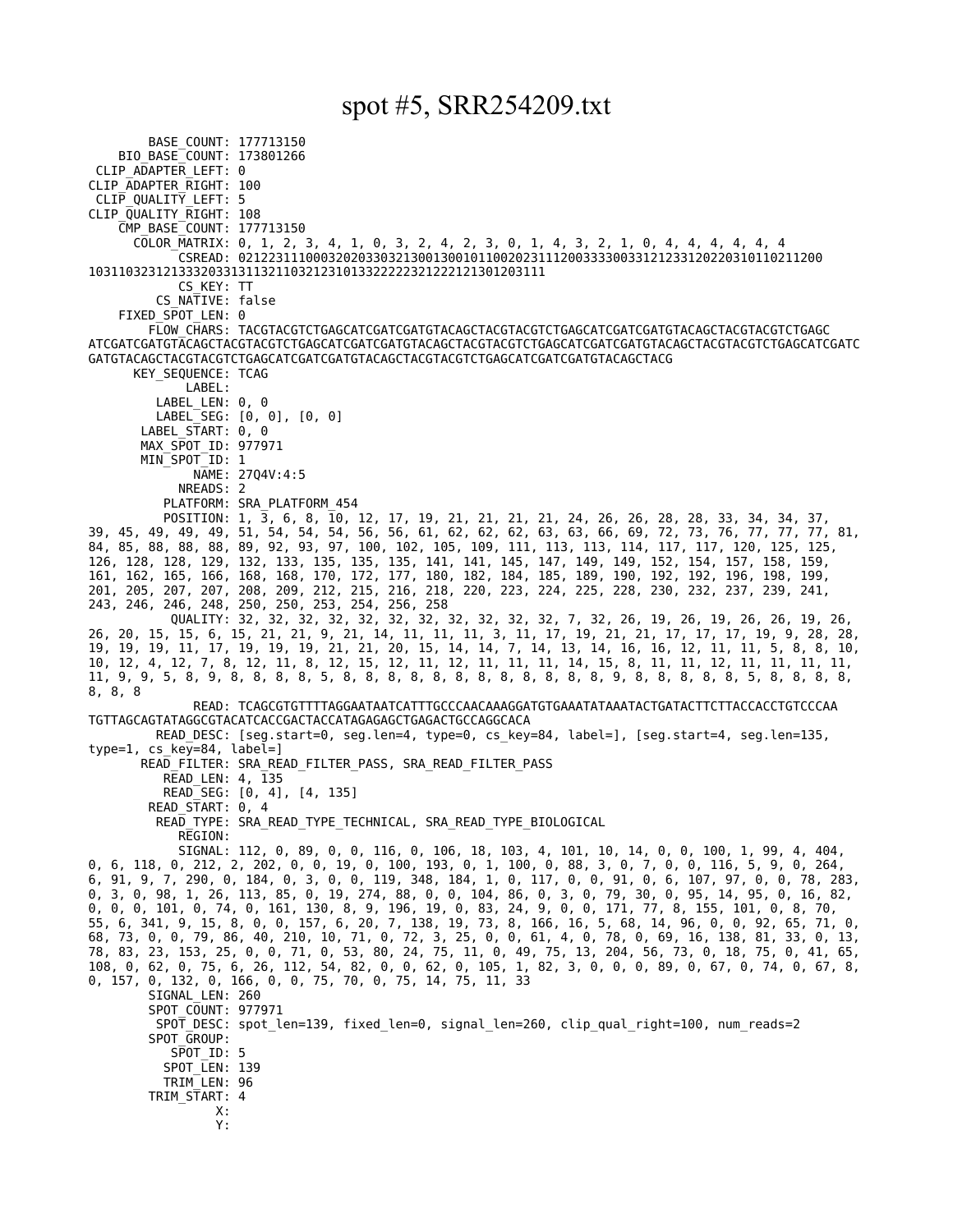## getting started (analysis of validation data)

- **download the CallSim.zip file that is available at**
	- the Bioinformatics website and
	- •<http://sourceforge.net/p/callsim>
- **unzip/extract the files and directory structure in CallSim.zip**
- **execute from within a terminal**
	- move to the CallSim folder 'cd CallSim'
	- make the CallSim.jar file executable 'chmod +x CallSim.jar'
	- **ensure Java Runtime Environment is installed**
	- execute CallSim 'java -jar CallSim.jar'

(to produce the read file in text format)

- **extract data from an SRA format archive**
	- using the vdb-dump utility in the SRA Toolkit
	- from within a terminal use the command template:
		- '*pathToSRAToolkit*/vdb-dump *SRAFile*.sra > *OutputFileName*'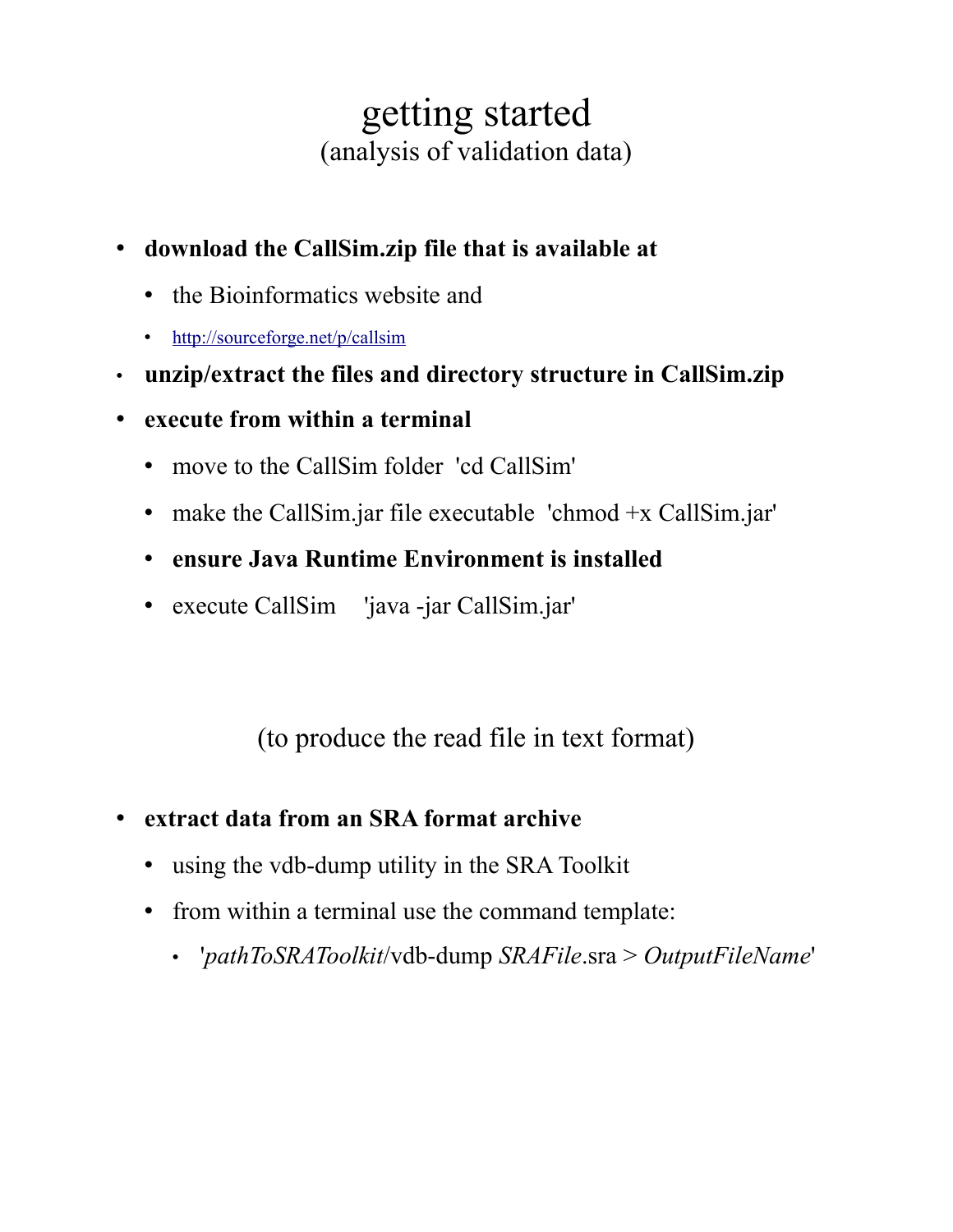## getting started: step-by-step (validation simulation example)



- from the main GUI window, choose the text-format read file
	- 'file' menu -> 'Open vdb-dump file'
	- select the file '**SRR254209forTesting.txt**' and click 'Open' (file was included with code)
- choose the spot of interest in that file
	- place **5** in the 'Spot Number' text box
	- click on 'Retrieve' measured signal values should appear in the Signal Flow Plot window
- adjust the settings below (leave default values for those not mentioned)
	- 'Settings' menu -> 'Simulation'
		- cutoff =  $3.0$  (x RMS error)
		- quality threshold  $= 40$
		- $\bullet$  simulation iterations = 1
		- number of molecules  $= 10,000$
	- click 'Save' to save the settings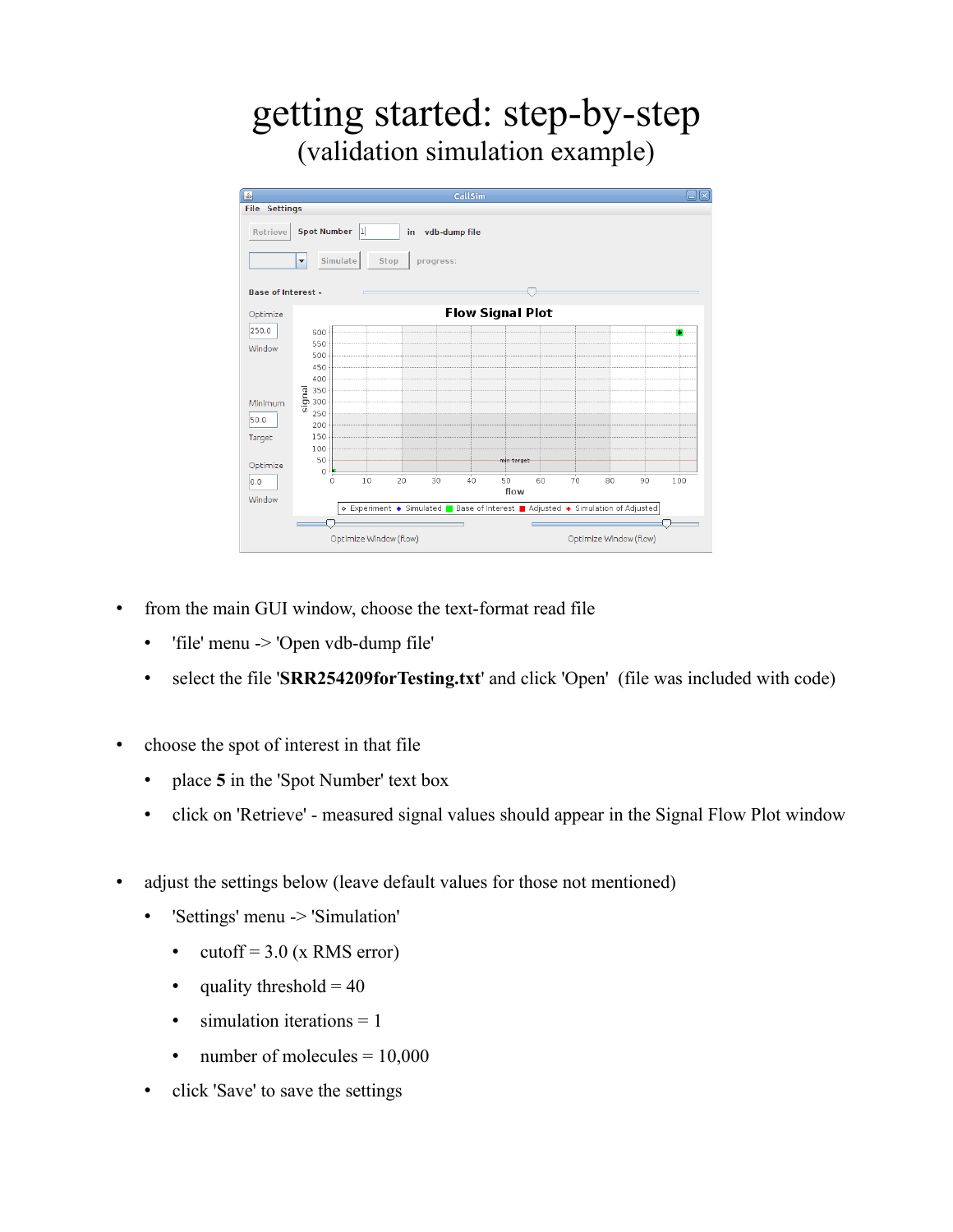- 'Settings' menu -> 'Optimization'
	- alpha =  $1E-8$
	- $\bullet$  simulation iterations = 1
	- $\cdot$  initial parameter values =  $0.005$
	- no drift (upward drift not seen in flow signal plot)
- click 'Save' to save the settings

| <b>File Settings</b> |                                   |                                                                               |                                       |                  |                        |     |                        | $=$          |
|----------------------|-----------------------------------|-------------------------------------------------------------------------------|---------------------------------------|------------------|------------------------|-----|------------------------|--------------|
|                      |                                   |                                                                               |                                       |                  |                        |     |                        |              |
| <b>Retrieve</b>      | Spot Number 5                     | in                                                                            | /home/jarrett/SRR254209forTesting.txt |                  |                        |     |                        |              |
| <b>Read 1</b>        | Simulate<br>$\blacktriangledown$  | Stop                                                                          | progress:                             |                  |                        |     |                        |              |
|                      | <b>Base of Interest - A:51</b>    |                                                                               |                                       |                  |                        |     |                        |              |
| Optimize             |                                   |                                                                               | <b>Flow Signal Plot</b>               |                  |                        |     |                        |              |
| 250.0                | 400                               |                                                                               |                                       |                  |                        |     |                        |              |
| Window               | 350                               |                                                                               |                                       | $\ddot{\circ}$   |                        |     |                        |              |
|                      | 300                               | $\ddot{\diamond}$                                                             |                                       |                  |                        |     |                        |              |
|                      | 250                               | $\ddot{\circ}$                                                                | $\ddot{\bullet}$                      |                  |                        |     |                        |              |
| Minimum              | $\frac{1}{5}$ $\frac{250}{5}$ 200 | $\delta$<br>$\Diamond$ $\Diamond$                                             |                                       |                  | $\Diamond$             |     |                        |              |
| 50.0                 | 150                               |                                                                               | ♦<br>Ô                                | O<br>Ò           |                        |     |                        | $\circ$<br>♦ |
| Target               | 100                               | $\diamond$<br>$\Diamond$<br>$\infty$                                          | $\ddot{\circ}$<br>$\sim$              | ♦<br>$\Diamond$  | ∾<br>0.808<br>$\infty$ |     |                        | 900          |
|                      | 50                                |                                                                               |                                       | nii Ptarget      |                        |     |                        |              |
| Optimize<br> 0.0     | $\circ$<br>0                      | 50<br>25                                                                      | 75<br>100                             | ≫≈<br>125<br>150 |                        | 175 | 200<br>225             | ♦<br>250     |
| Window               |                                   |                                                                               |                                       | flow             |                        |     |                        |              |
|                      |                                   | O Experiment . Simulated Base of Interest B Adjusted . Simulation of Adjusted |                                       |                  |                        |     |                        |              |
|                      |                                   |                                                                               |                                       |                  |                        |     |                        |              |
|                      |                                   | Optimize Window (flow)                                                        |                                       |                  |                        |     | Optimize Window (flow) |              |

- specify optimization window
	- specify flows included by using the 'Optimize Window (flow)' sliders
		- place the left side of flow window at the green vertical line in the plot
		- place the right side of flow window at approximately 175
	- specify the signal levels included by
		- $\bullet$  keeping the default values of 0.0 and 250.0 in the 'Optimize Window' text boxes
- click on 'Simulate'
	- wait for the optimization to converge, based on the settings, or click 'Stop' when needed
		- the original read and the adjusted read are both written to FASTA files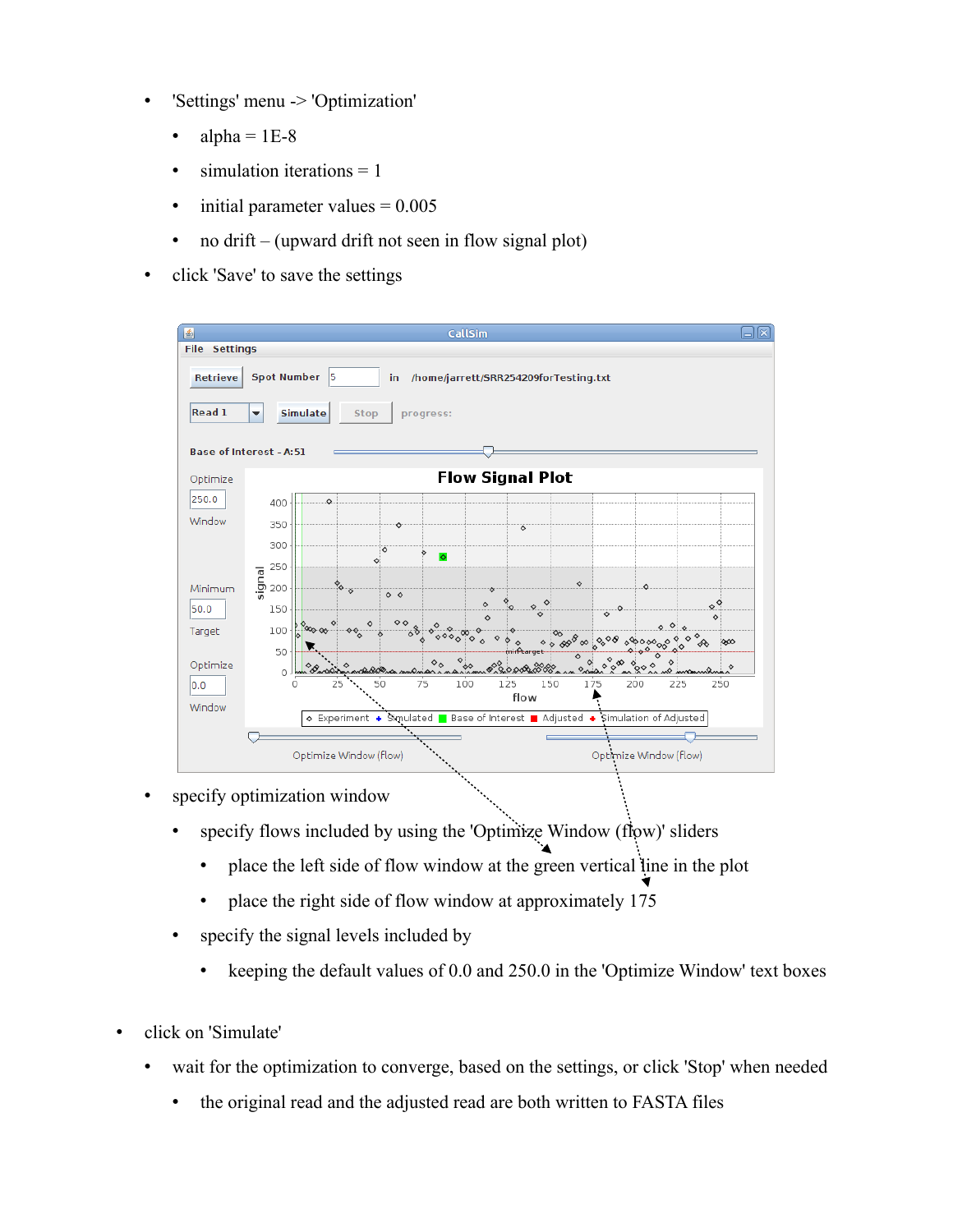## validation settings (single read from Ion Torrent)

The error should reach a value of approximately 11, and the results are shown below:

### validation example

### (spot #5, SRR254209)

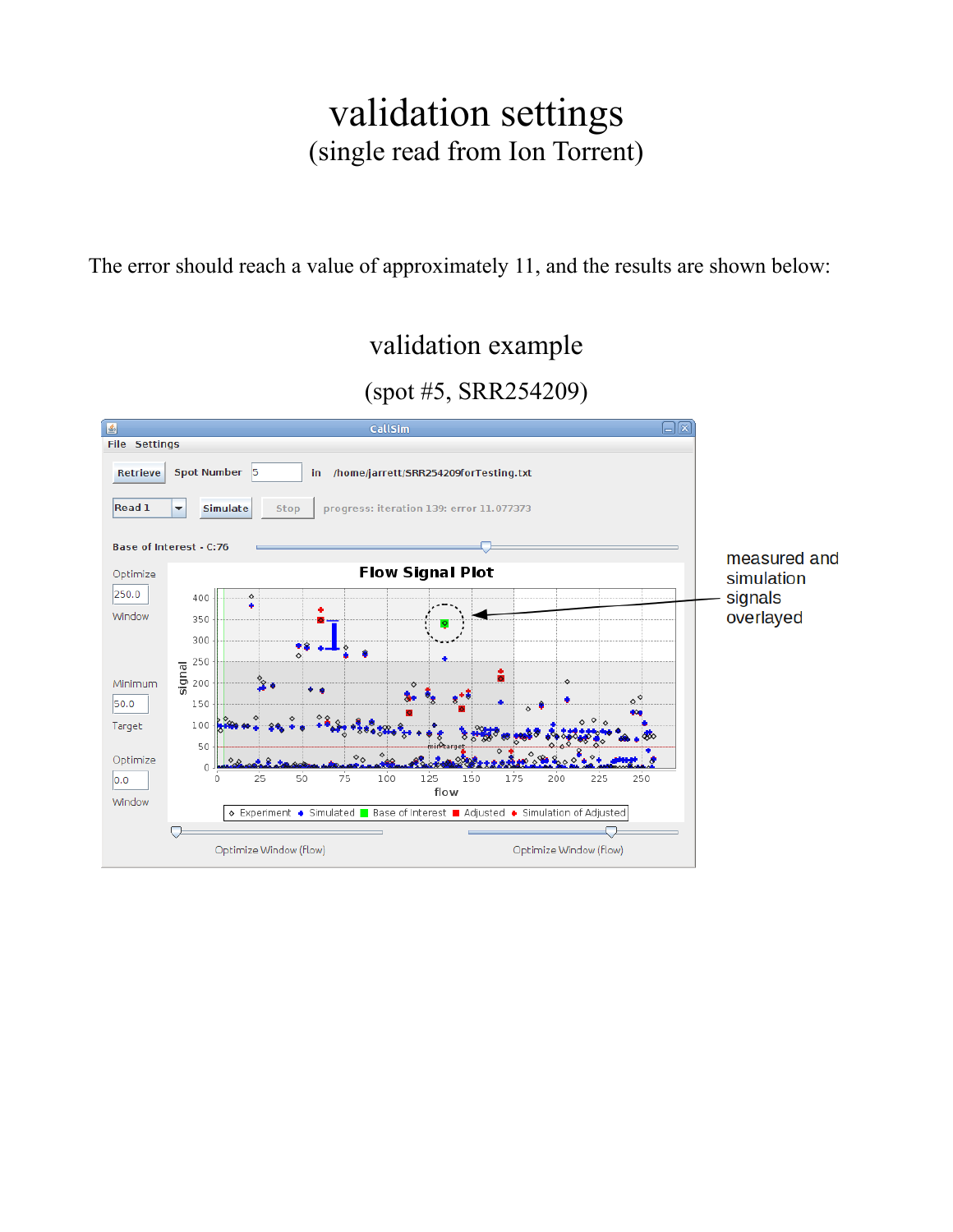## results – alignment (single read from Ion Torrent)

**five** SNPs were eliminated by the four adjustments

#### **original sequence**

|               | -- Alignments between TY-2482 chromosome and 2704V:4:5                                                                            |
|---------------|-----------------------------------------------------------------------------------------------------------------------------------|
| 2981893       | cgtgttttaggaataatcatttgcccaacaaaaggatgtgaaatataaa                                                                                 |
| 1             | cgtgttttaggaataatcatttgcccaacaa.aggatgtgaaatataaa                                                                                 |
| 2981942<br>49 | tactgatacttcctttaccacctgtcccccaattgttagcagtataggg<br>tactgatacttcttaccacctgtcccaa.tgttagcagtata.gg<br>$\lambda$<br>$\lambda$<br>∼ |
| 2981991       | cgtacat                                                                                                                           |
| 92            | cqtacat                                                                                                                           |

#### **adjusted sequence**

|               | -- Alignments between TY-2482 chromosome and 2704V:4:5                                                                        |
|---------------|-------------------------------------------------------------------------------------------------------------------------------|
| 2981893       | cgtgttttaggaataatcatttgcccaacaaaaggatgtgaaatataaa                                                                             |
| $\mathbf{1}$  | cgtgttttaggaataatcatttgcccaacaaaaggatgtgaaatataaa                                                                             |
| 2981942<br>50 | tactgatacttcctttaccacctgtcccccaattgttagcagtataggg<br>tactgatacttcct.taccacctgt.ccccaattgttagcagtataggg<br>$\hat{\phantom{a}}$ |
| 2981991       | cgtacat                                                                                                                       |
| 96            | cgtacat                                                                                                                       |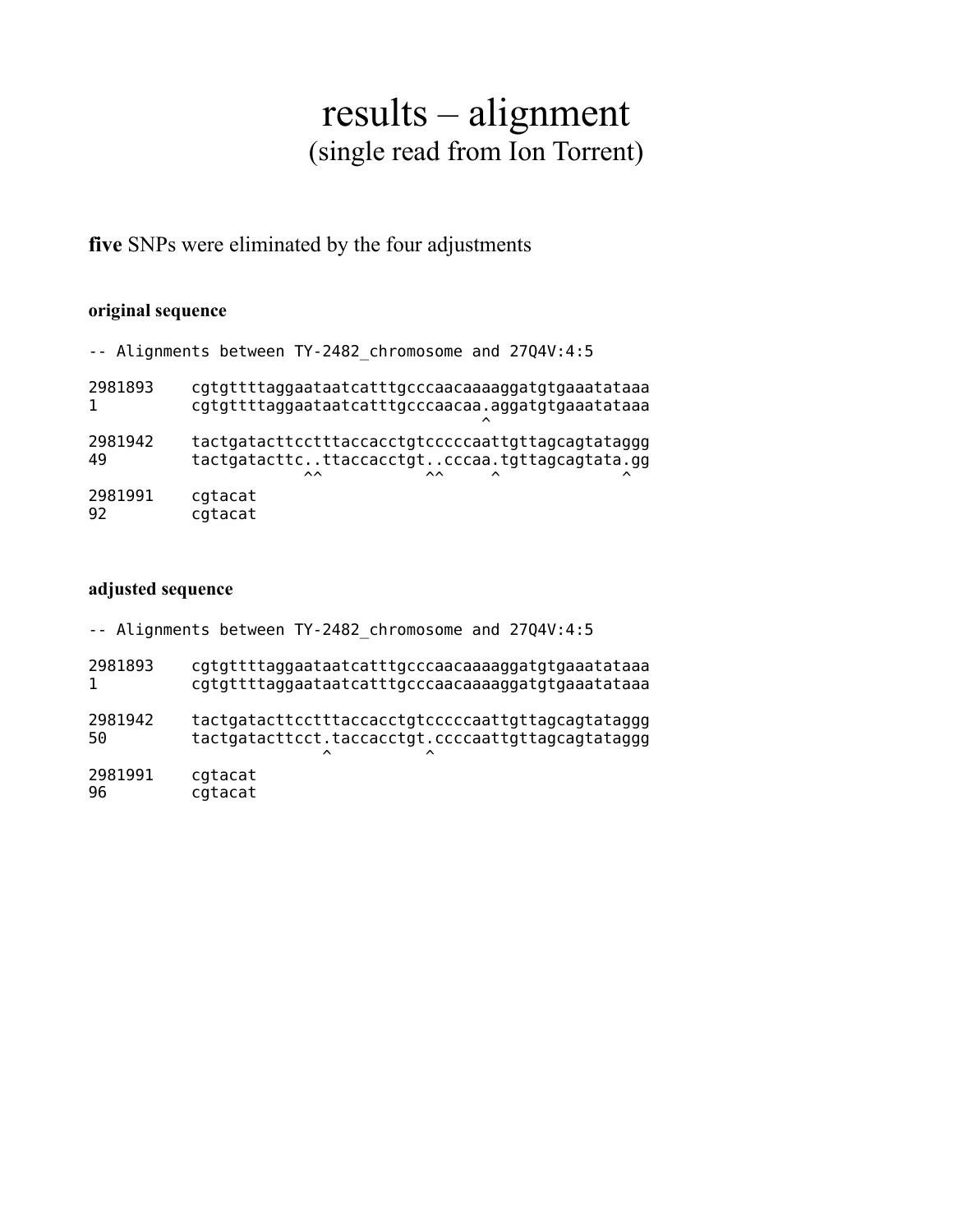## validation settings (single read from 454)

- cutoff =  $4.0$  (x RMS error)
- $\bullet$  number of molecules = 10,000
- $\bullet$  simulation iterations = 1
- quality threshold  $= 40$
- no drift (upward drift not seen in flow signal plot)
- alpha =  $1E-8$
- $\cdot$  initial parameter values = 0.002

#### results

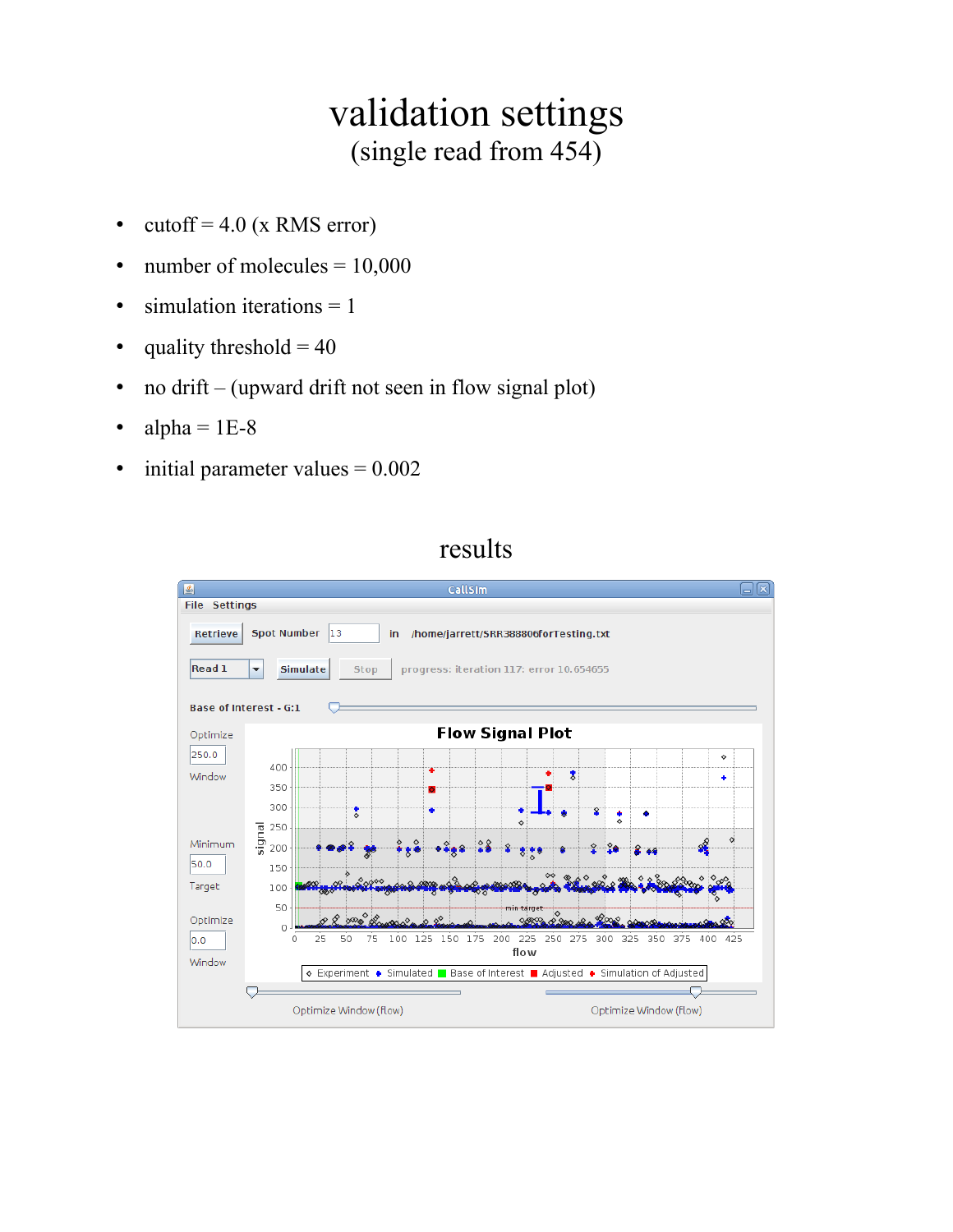## results – alignment (single read from 454)

#### **two** SNPs were eliminated by the four adjustments

#### **original sequence**

|         | Alignments between TY-2482_chromosome and G310ZZ001ACA3X                                               |
|---------|--------------------------------------------------------------------------------------------------------|
| 5203948 | acagcaggcagaaggtaatggtggtgaggatttatcaccggttcttgat<br>acagcaggcagaaggtaatggtggtgaggatttatcaccggttcttgat |
| 5203997 | gcgatgaatgccgtgccggtgctgaaaacgtggcaggagtccgatccag                                                      |
| 50      | gcgatgaatgccgtgccggtgctgaa.acgtggcaggagtccgatccag                                                      |
| 5204046 | atcgcttctcggttgctgtatccatcgacgggaagctccagaatgaccc                                                      |
| 98      | atcgcttctcggttgctgtatccatcgacgggaagctccagaatgacc.                                                      |
| 5204095 | cgcatggaaagacaaaacg.ctcactgaacgtttcgctgaagtggcccg                                                      |
| 146     | cgcatggaaagacaaaacgactcactgaacgtttcgctgaagtggcccg                                                      |
| 5204143 | tcgtacgcaggttgctttcggtgaagtcagtgagtcgtctgctgacaac                                                      |
| 195     | tcgtacgcaggttgctttcggtgaagtcagtgagtcgtctgctgacaac                                                      |
| 5204192 | aaggcagaca                                                                                             |
| 244     | aaggcacaca                                                                                             |

#### **adjusted sequence**

 $\sim$   $\sim$ 

|         | Alignments between TY-2482_chromosome and G310ZZ001ACA3X |
|---------|----------------------------------------------------------|
| 5203948 | acagcaggcagaaggtaatggtggtgaggatttatcaccggttcttgat        |
| 1       | acagcaggcagaaggtaatggtggtgaggatttatcaccggttcttgat        |
| 5203997 | gcgatgaatgccgtgccggtgctgaaaacgtggcaggagtccgatccag        |
| 50      | gcgatgaatgccgtgccggtgctgaaaacgtggcaggagtccgatccag        |
| 5204046 | atcgcttctcggttgctgtatccatcgacgggaagctccagaatgaccc        |
| 99      | atcgcttctcggttgctgtatccatcgacgggaagctccagaatgaccc        |
| 5204095 | cgcatggaaagacaaaacg.ctcactgaacgtttcgctgaagtggcccg        |
| 148     | cgcatggaaagacaaaacgactcactgaacgtttcgctgaagtggcccg        |
| 5204143 | tcgtacgcaggttgctttcggtgaagtcagtgagtcgtctgctgacaac        |
| 197     | tcgtacgcaggttgctttcggtgaagtcagtgagtcgtctgctgacaac        |
| 5204192 | aaggcagaca                                               |
| 246     | aaggcacaca                                               |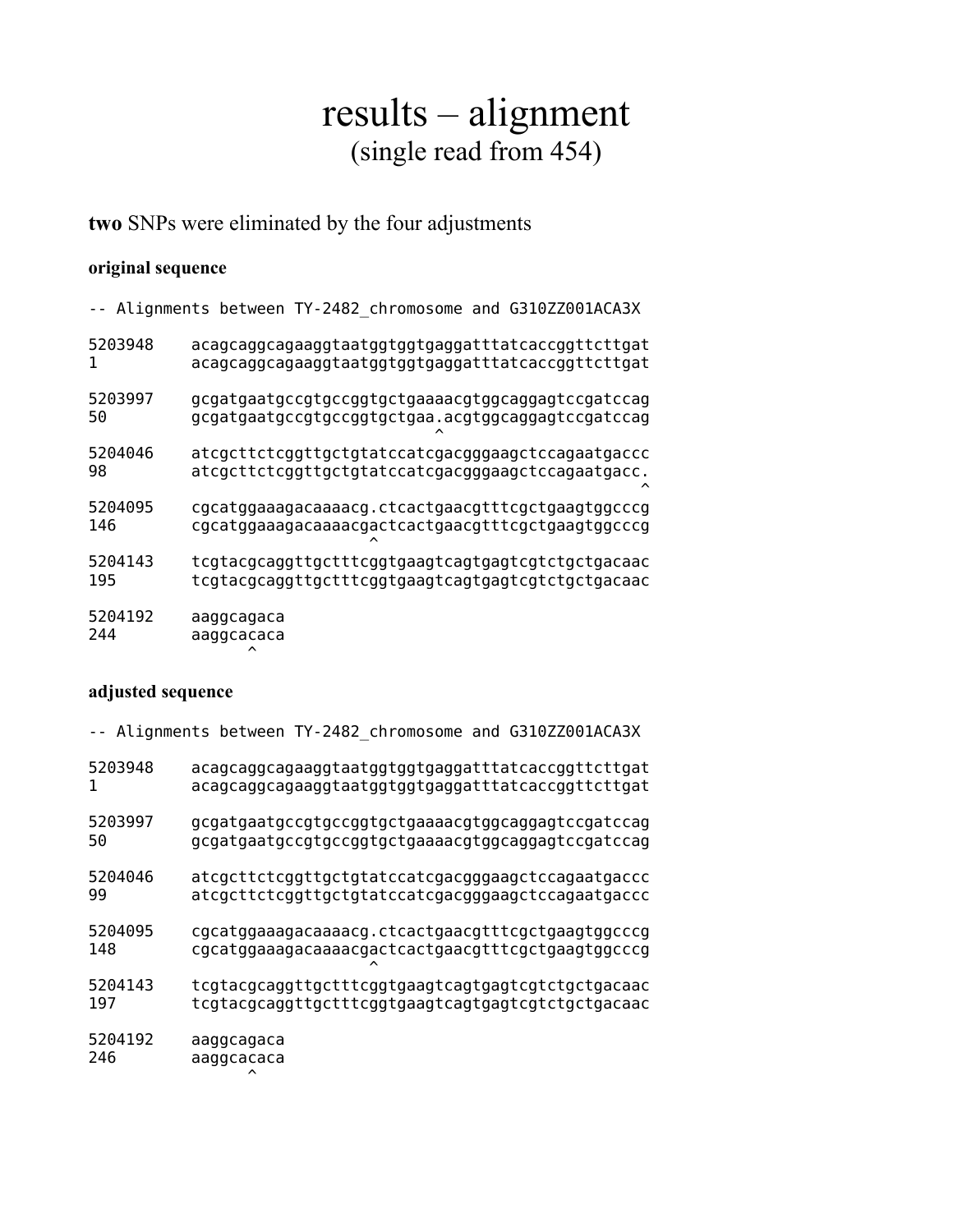## test case #1 Ion Torrent

- Detection of mutations in multidrug resistant Staphylococcus aureus
	- Howden et al.
	- reads for strain TPS3190
		- $\cdot$  SRP007756 -> SRX090653 -> SRR329500 & SRR329501
		- mapped to S.aureus genome JKD6008 using bowtie2-2.0.0-beta5
		- viewed using IGV in next slide
	- chose the first two reads demonstrating variation from G
		- red box also encloses other variants at other locations in the read
	- analysis of the first read is from the application note

### locus of Interest – base 25010



chosen read in red box: spot #96038 SRR329500

locus of interest from Howden et al. section -"Generation and Whole **Genome Sequencing of** walKR Mutants"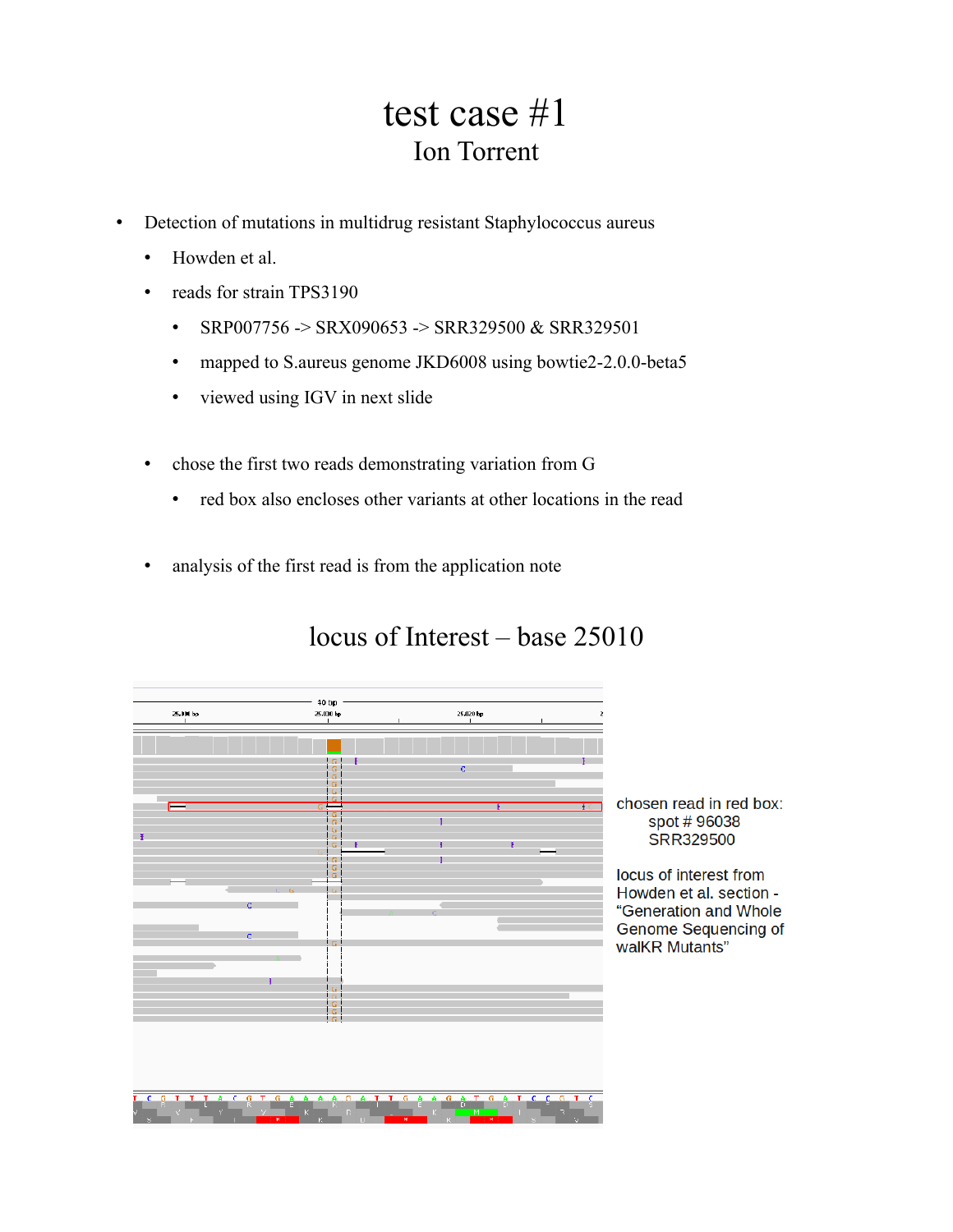### settings (single read from Ion Torrent)

- cutoff =  $3.0$  (x RMS error)
- $\bullet$  number of molecules = 10,000
- $\bullet$  simulation iterations = 1
- quality threshold  $= 40$
- using drift (upward drift is seen in flow signal plot)
- $alpha = 1E-8$
- $\cdot$  initial parameter values =  $0.005$

#### results

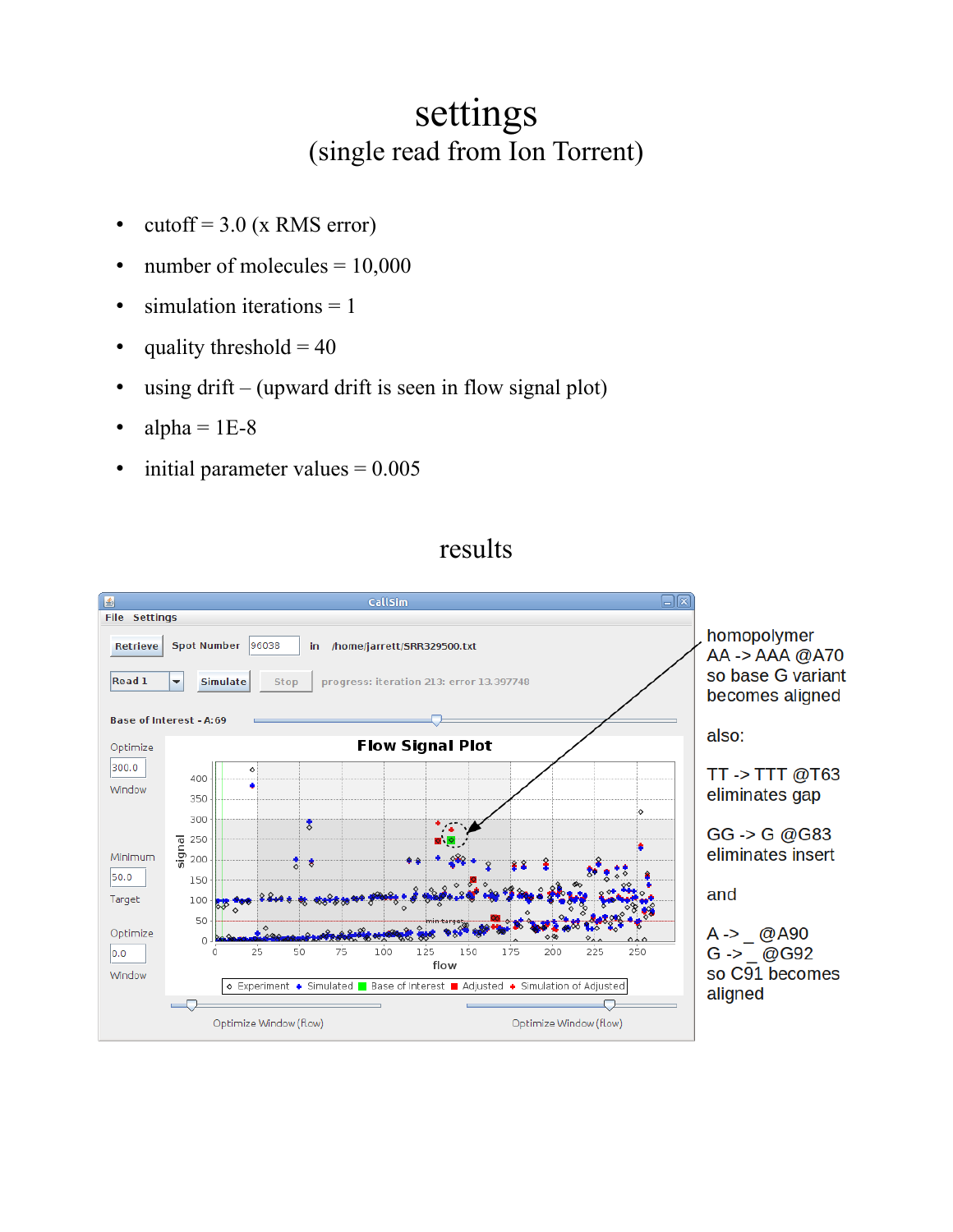### locus of Interest – base 25010 (second read)



second read in red box: spot #10375 SRR329501

locus of interest from Howden et al. section -"Generation and Whole Genome Sequencing of walKR Mutants"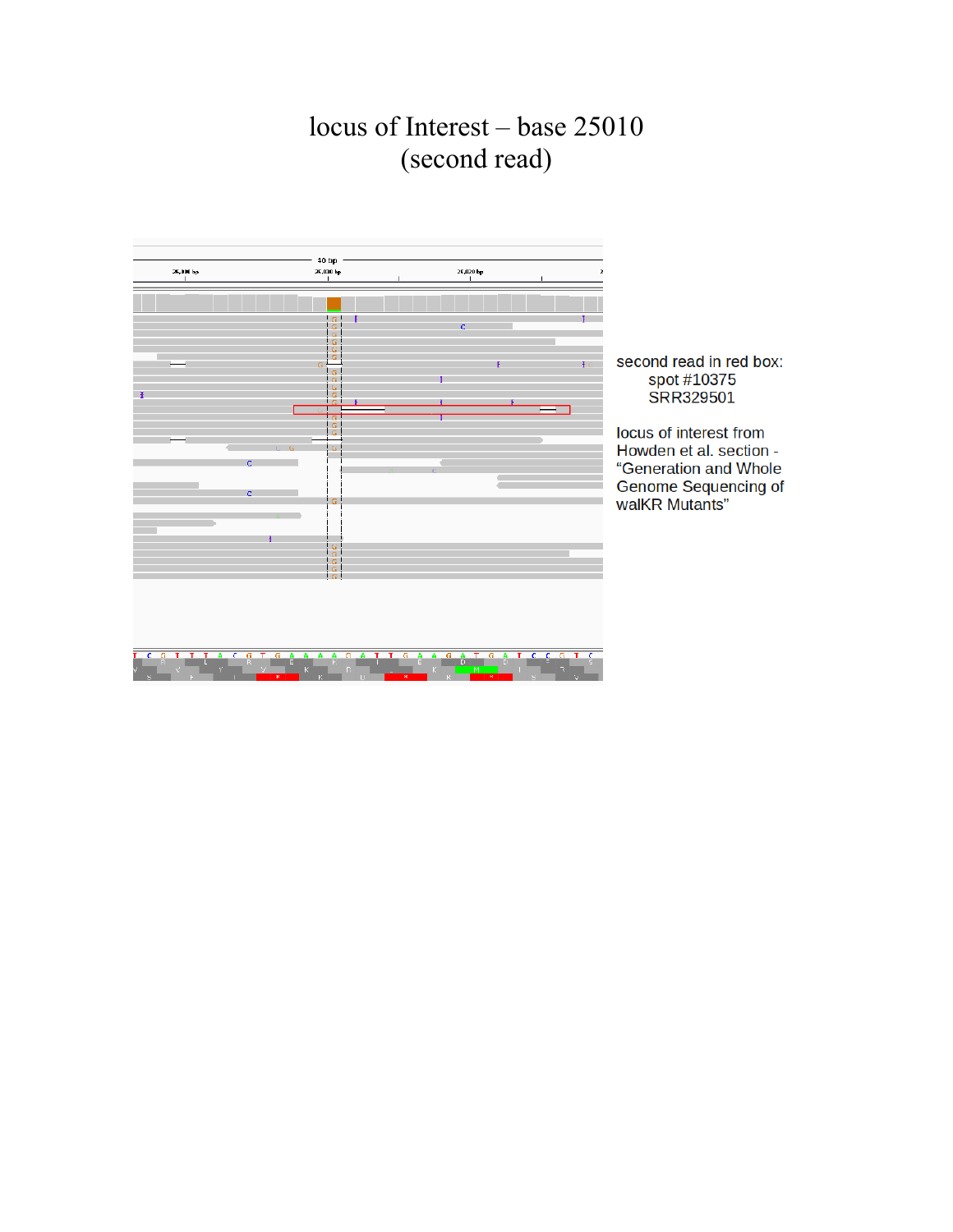### settings (single read from Ion Torrent)

- cutoff =  $3.0$  (x RMS error)
- $\bullet$  number of molecules = 10,000
- simulation iterations  $= 1$
- quality threshold  $= 40$
- no drift (upward drift not seen in flow signal plot)
- alpha =  $1E-8$
- $\cdot$  initial parameter values = 0.005

### results

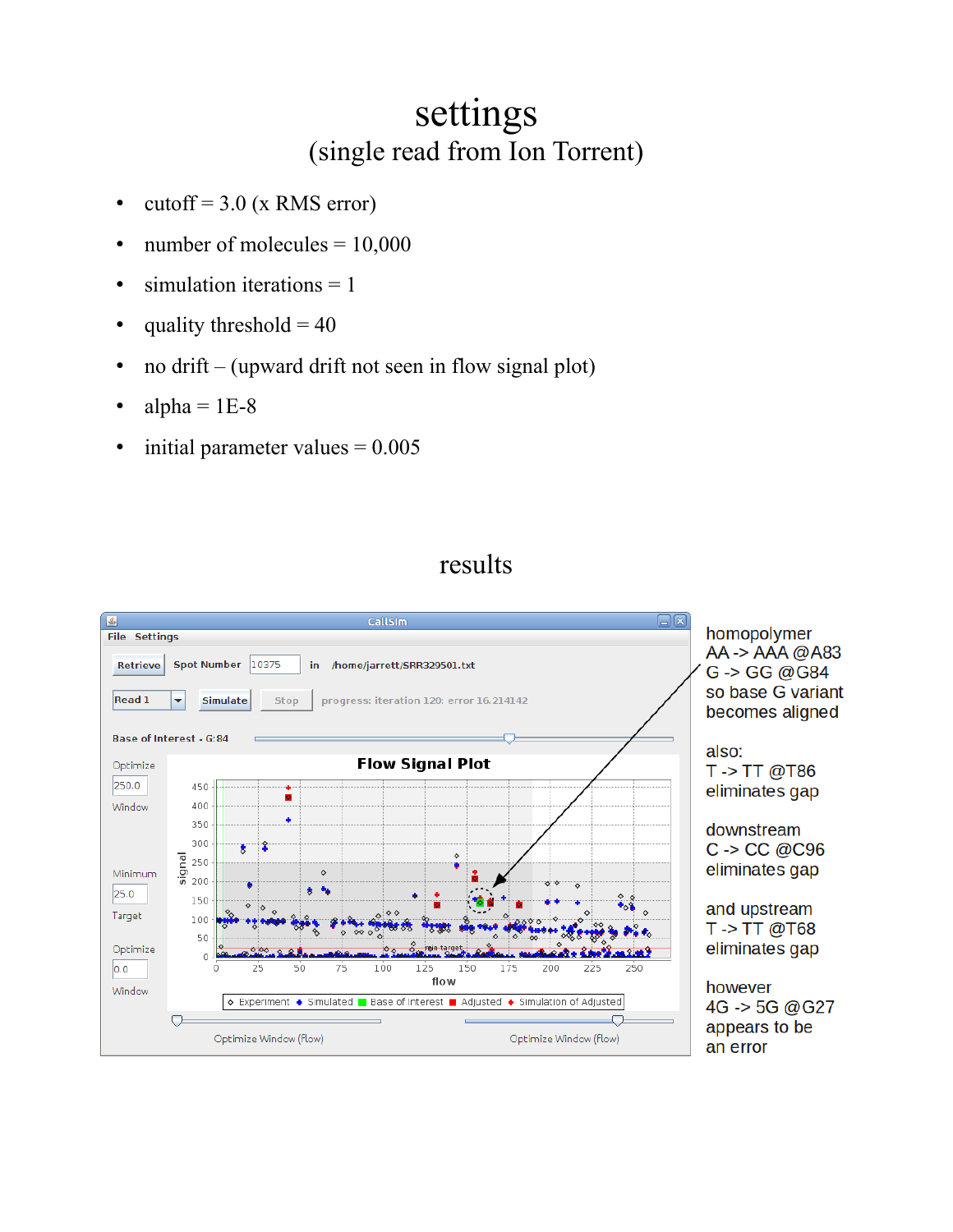### test case #2 454

- Rare Variants in Mixed Viral Populations
	- Macalalad et al.
	- reads for West Nile Virus
		- $\cdot$  SRP007836 -> SRX091924 -> BI project name V5038
		- 454 reads: SRR331093
		- mapped to genome assembly JN819311 (10451 bp ss-RNA linear)
			- West Nile virus isolate WNV-1/BID-V5038, complete genome
			- appears to have been assembled from SRR331093 reads
			- using bowtie2-2.0.0-beta5
		- viewed using IGV (later slide)
- chose the first read containing the each rare variant (see next slide)
	- red box also encloses variants at other locations in the read
- analysis of the first read is from the application note

### from supplemental Table S1 (Macalalad et al.)

| Variant Str1 | Str2 | Str3 | Str4 | Str5                                                                                                            | Str6 | Str7           | Str8 | Exp. Freq. | Obs. Freq. | V-Phaser |
|--------------|------|------|------|-----------------------------------------------------------------------------------------------------------------|------|----------------|------|------------|------------|----------|
| 3774C        |      |      |      | and the state of the state of the state of the state of the state of the state of the state of the state of the |      | $\overline{a}$ |      | 0.007      | 0.003      | Error    |
| 3625A        |      |      |      | the control of the control of the control of the control of the control of                                      |      |                |      | 0.007      | 0.004      | Error    |

- these are two locations demonstrating an error
- location in genome assembly JN819311 is offset by 34 bases
	- 3740C analysis of first read with T variant provided
	- 3591A analysis of first read with T variant provided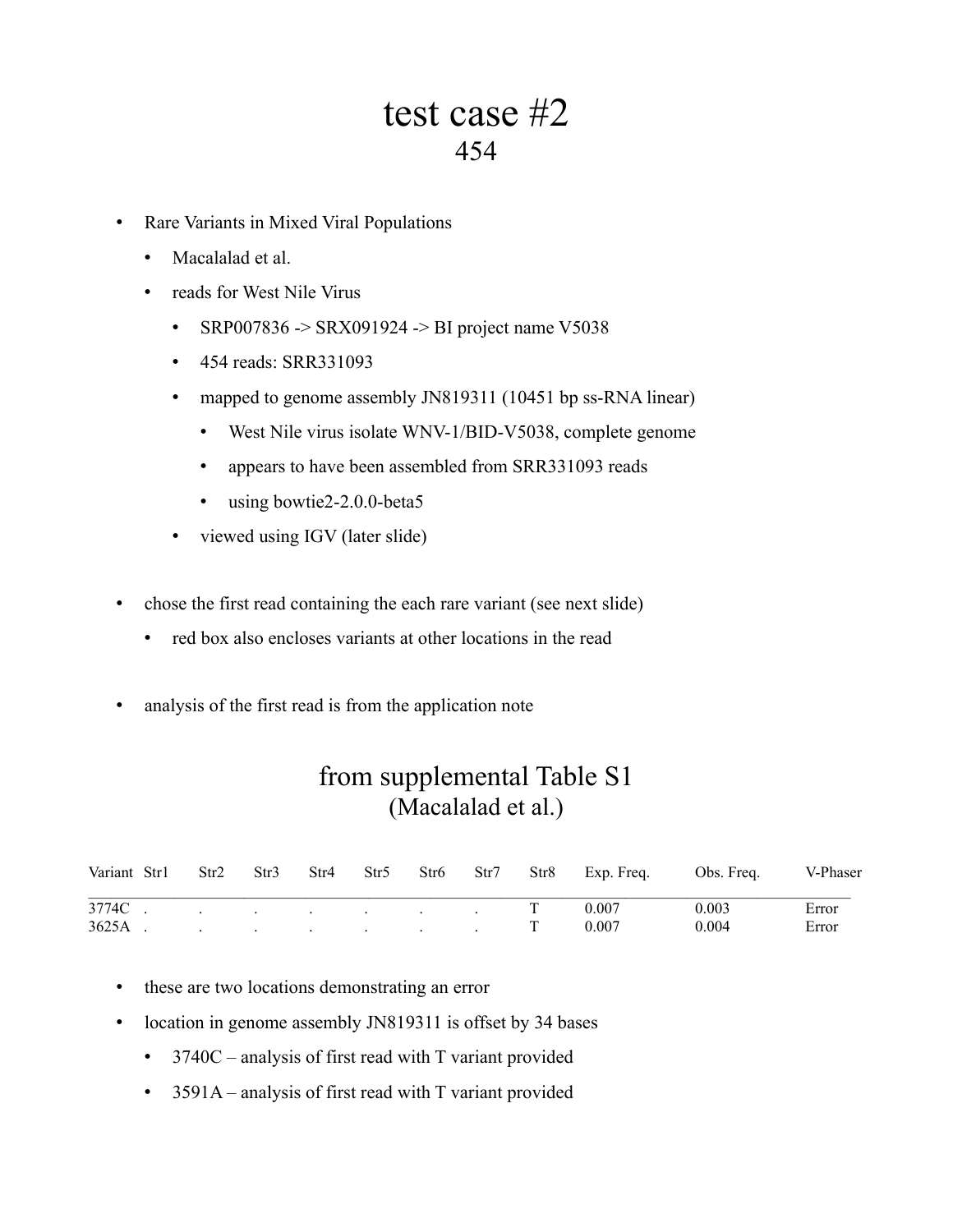### locus of Interest – base 3740



spot #3336 outlined in red box locus of interest from Macalalad et al. rare variant listed as an error has phred quality score of 21

### read of Interest – extended view



two downstream variants are also enclosed in a red box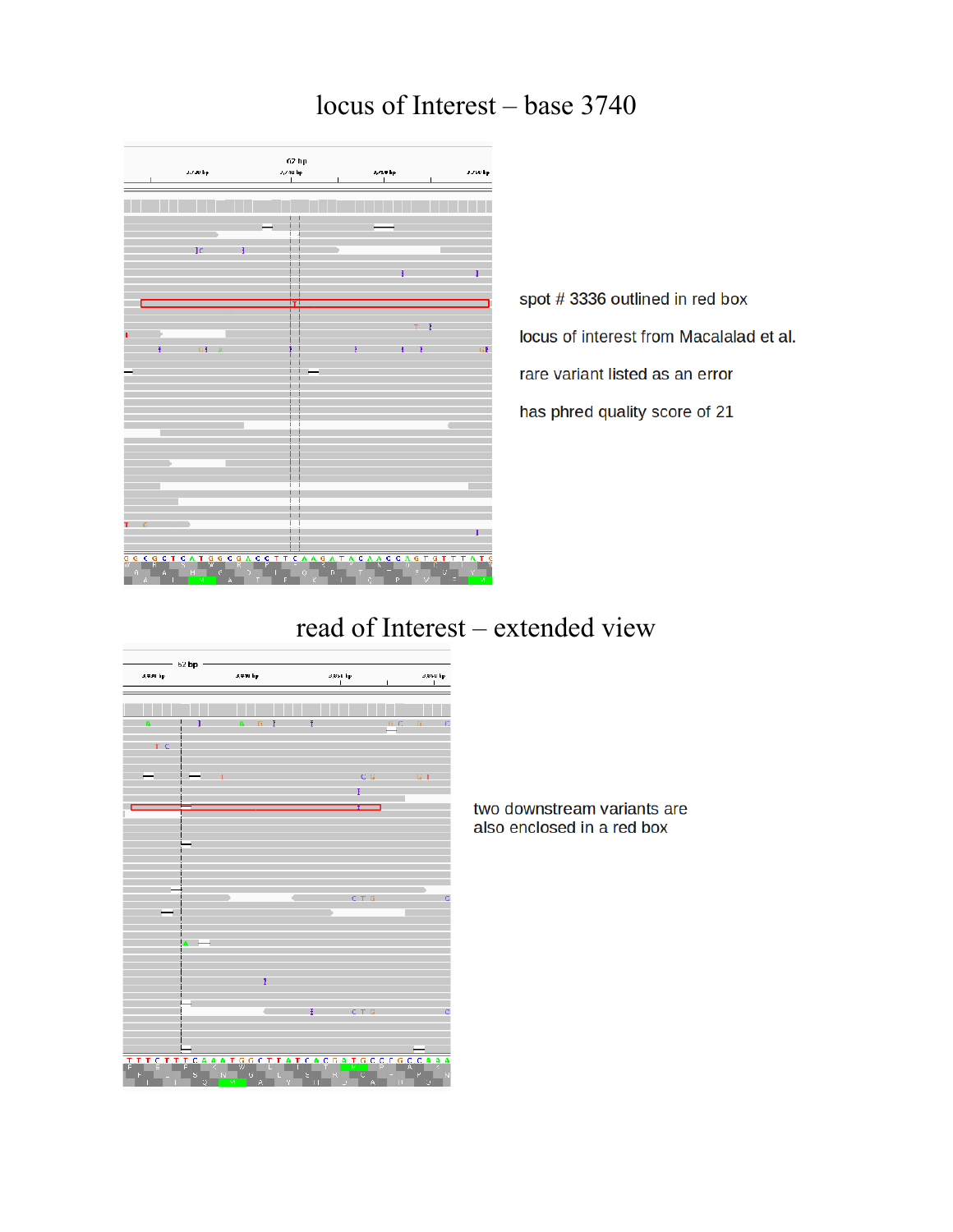## settings (single read from 454)

- cutoff =  $4.0$  (x RMS error)
- number of molecules = 10,000
- $\bullet$  simulation iterations = 1
- quality threshold  $= 40$
- no drift (window region  $\rightarrow$  no drift seen)
- alpha =  $1E-9$
- $\cdot$  initial parameter values = 0.0005



### results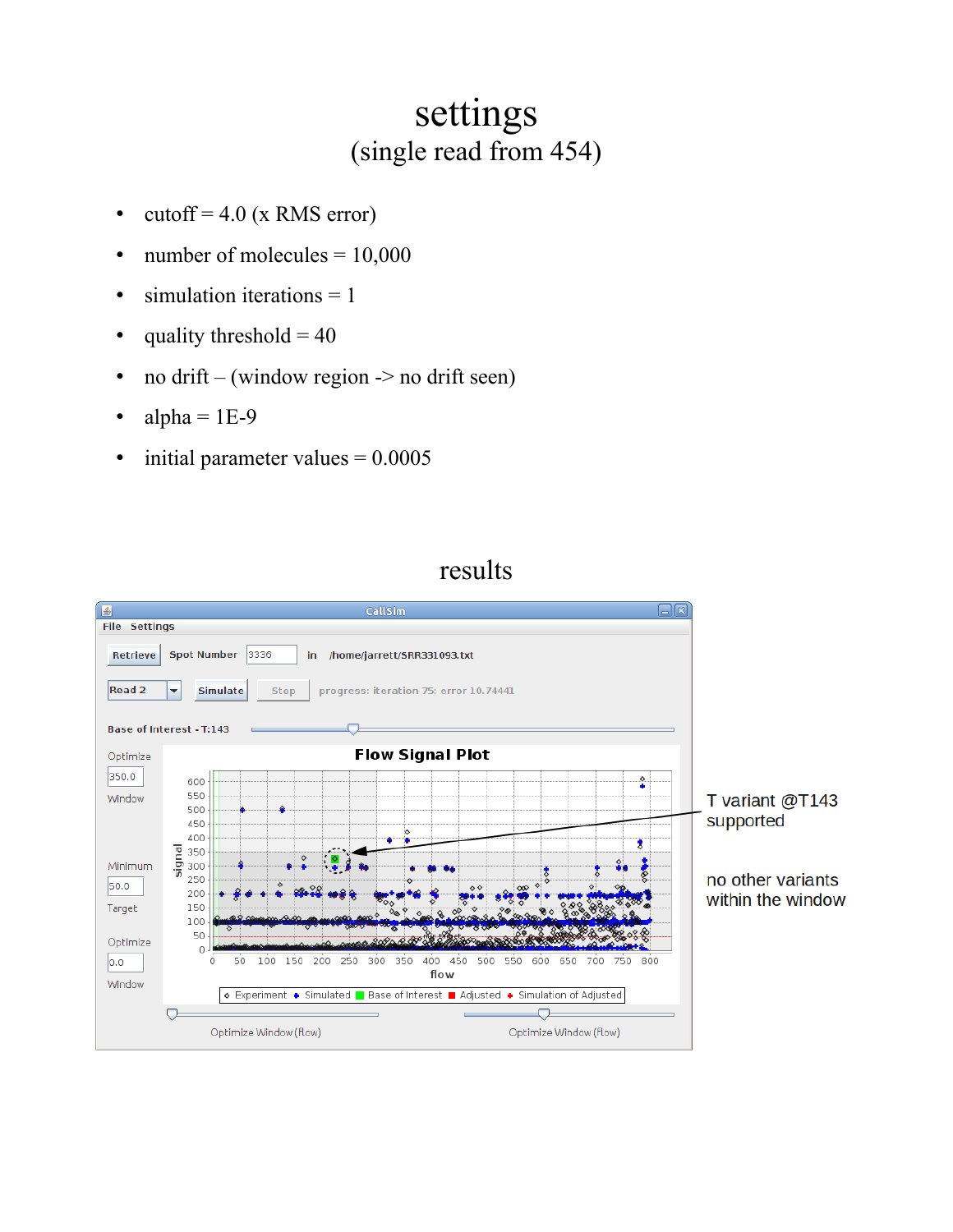## alternate simulation settings (single read from 454)

- larger window ends at later flow
- cutoff =  $4.0$  (x RMS error)
- $\bullet$  number of molecules = 10,000
- simulation iterations = 1
- quality threshold  $= 40$
- using drift (some upward drift is seen in flow signal plot)
- alpha =  $1E-8$
- initial parameter values  $= 0.002$

#### results

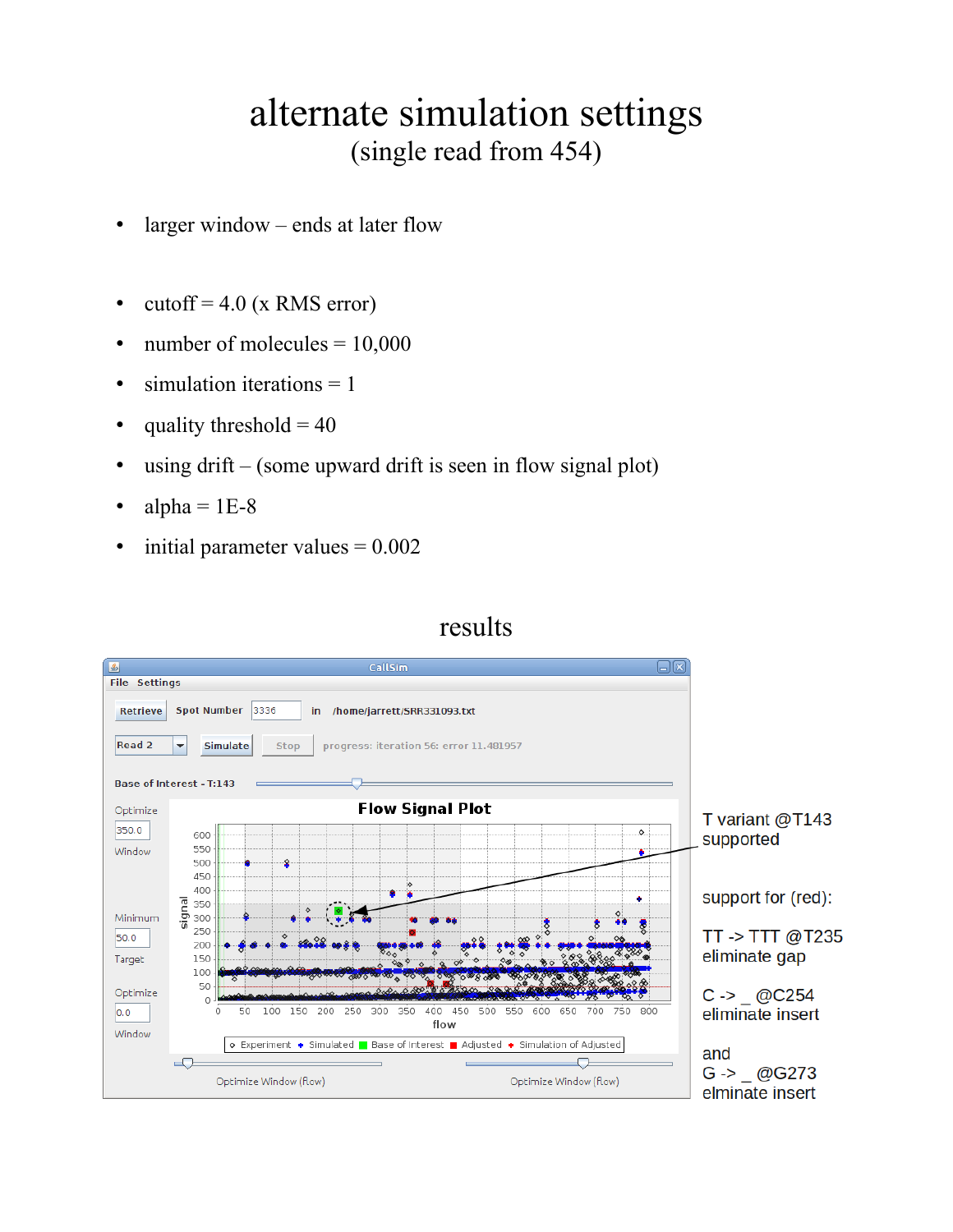### other locus of Interest – base 3591



spot # 2335 outlined in red box locus of interest from Macalalad et al. rare variant listed as an error has phred quality score of 16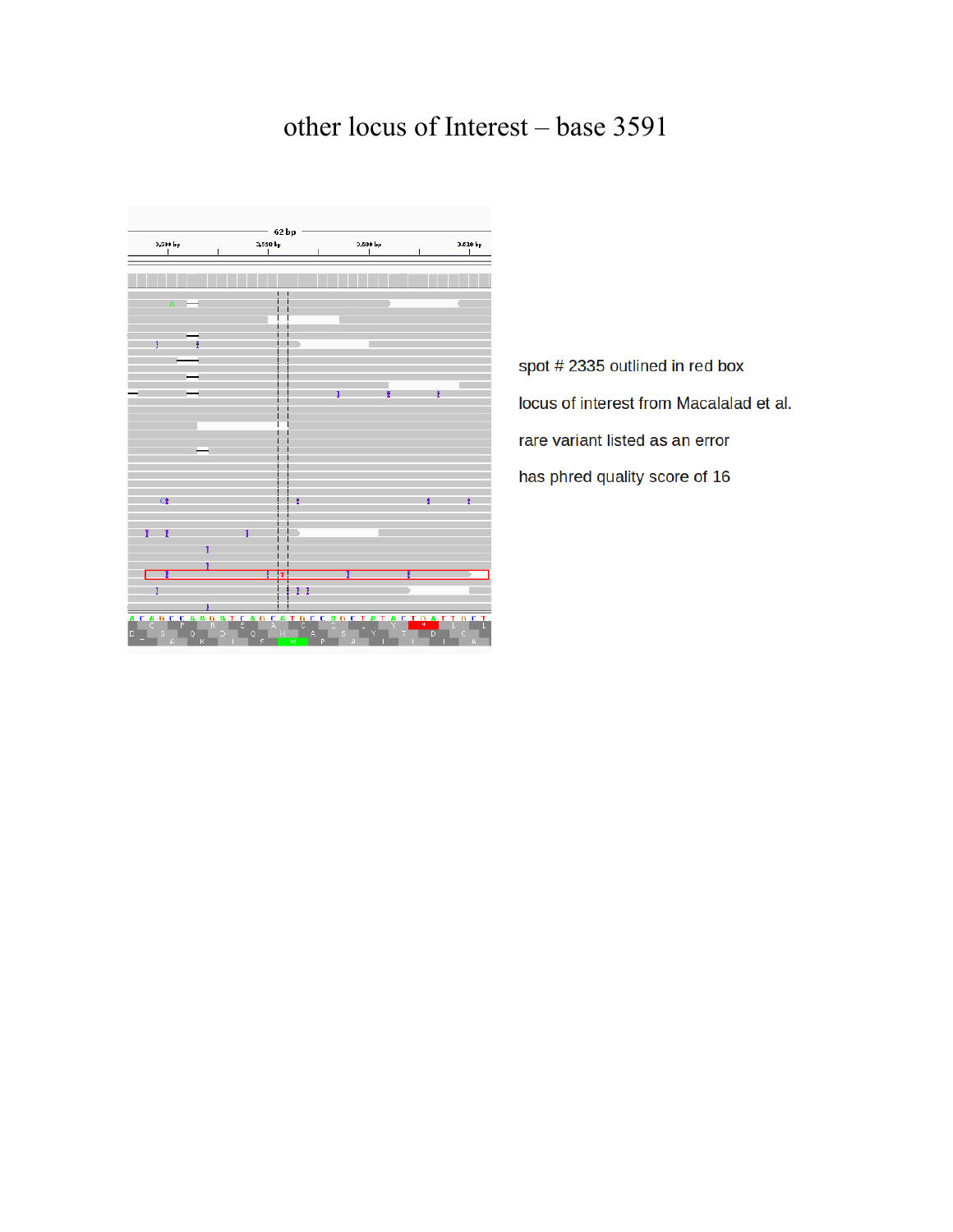### settings (single read from 454)

- cutoff =  $4.0$  (x RMS error)
- $\bullet$  number of molecules = 10,000
- $\bullet$  simulation iterations = 1
- quality threshold  $= 40$
- no drift
	- (upward drift less visible in homopolymer-call regions 200 and higher signal levels)
- alpha =  $1E-9$
- $\cdot$  initial parameter values = 0.0005



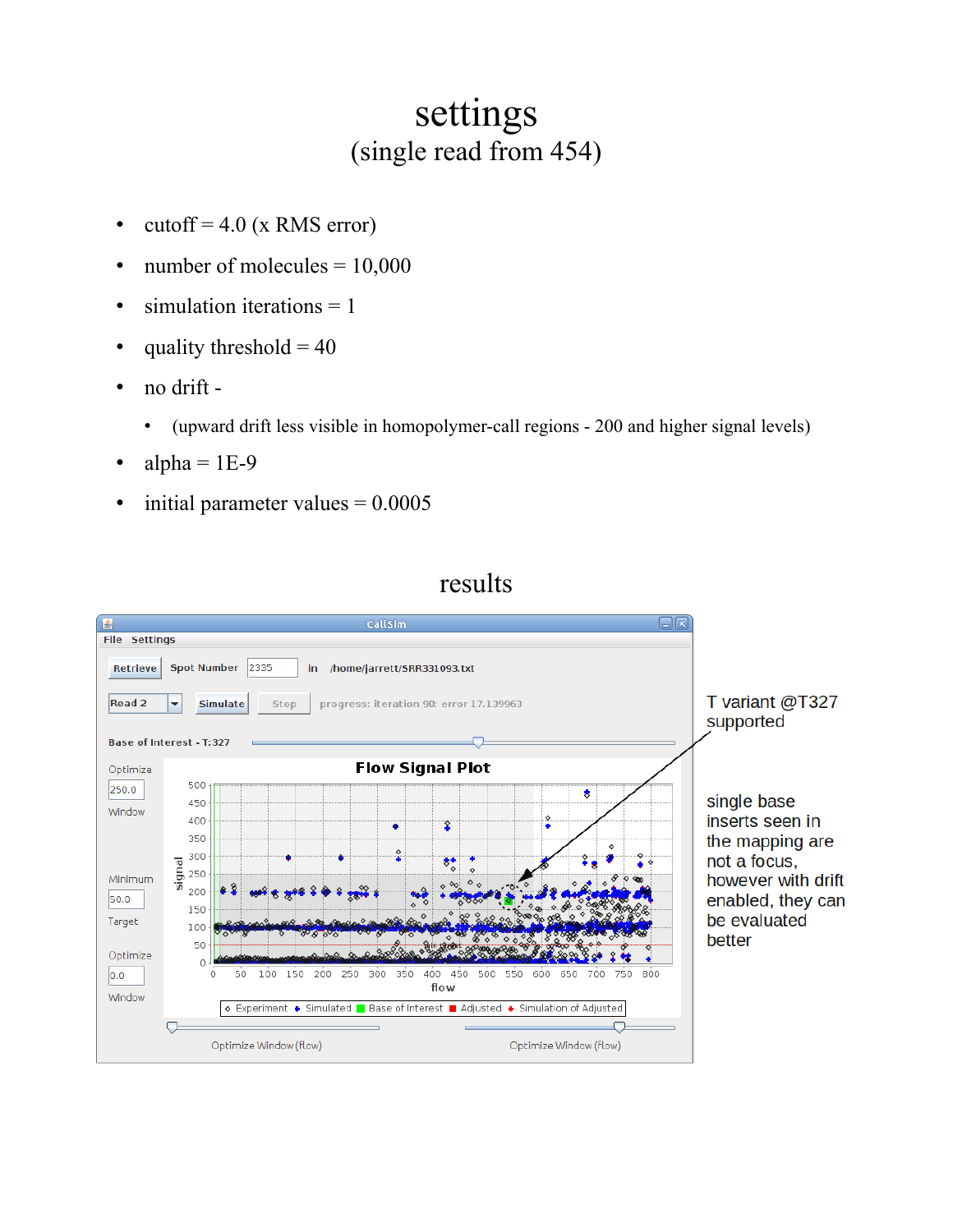### comments

Note: the adjustments can result in differences between "Simulated" and "Simulation of Adjusted" values in downstream flows because some extensions are carried forward.

CallSim analysis would follow the upstream processing steps necessary during post-processing of next-gen reads.

Rare variants can be evaluated by examining a small set of reads with CallSim.